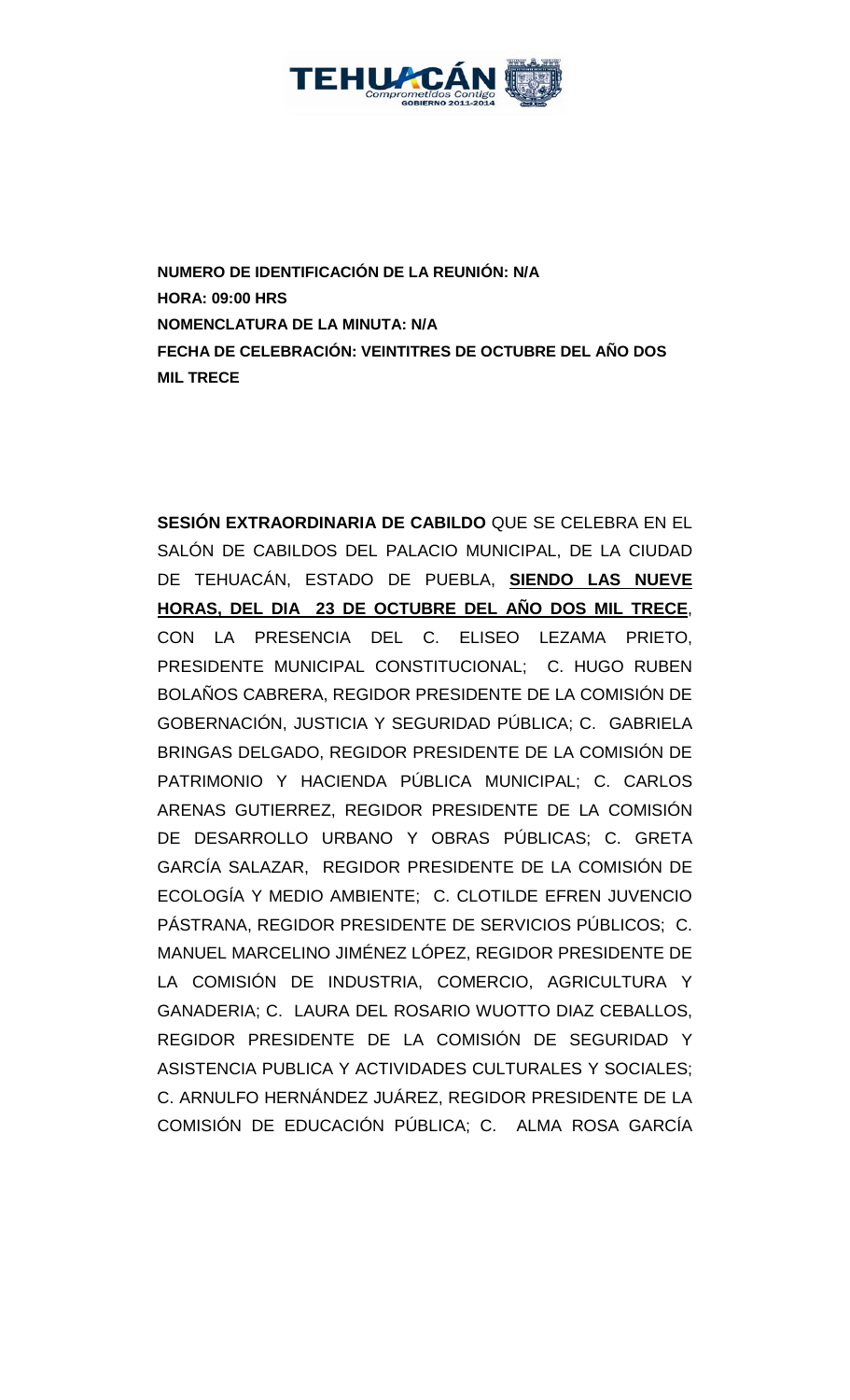VEGA, REGIDOR PRESIDENTE DE LA COMISIÓN DE GRUPOS VULNERABLES JUVENTUD Y EQUIDAD ENTRE GÉNEROS; C. ISAAC AGUILAR SÁNCHEZ, REGIDOR PRESIDENTE DE LA COMISIÓN DE NOMENCLATURA; CARLOS CADENA CORONA, REGIDOR PRESIDENTE DE LA COMISIÓN DE ACTIVIDADES DEPORTIVAS; C. ENRIQUE BUSTOS FLORES, REGIDOR PRESIDENTE DE LA COMISIÓN DE PATRIMONIO HISTÓRICO; C. LIC. ROBERTO IVÁN LINARES CHÁVEZ, SÍNDICO MUNICIPAL, ASÍ COMO EL C. DR. JOSÉ ORLANDO CUALLO CINTA, SECRETARIO DEL AYUNTAMIENTO QUIEN DA FE.--------------------------------------------- UNA VEZ QUE SE HA PASADO LISTA DE ASISTENCIA SE INFORMA LO SIGUIENTE:

NO SE ENCUENTRA PRESENTE EN ESTA SESIÓN DE CABILDO EL REGIDOR ISAAC AGUILAR SÁNCHEZ.

SEÑOR PRESIDENTE LE COMUNICO QUE SE ENCUENTRAN 13 DE LOS MIEMBROS DEL CABILDO, POR LO ANTERIOR SE DECLARA EL QUÓRUM LEGAL PARA CONTINUAR CON LA PRESENTE SESIÓN DE CABILDO.

EL C. DR. JOSÉ ORLANDO CUALLO CINTA, PROCEDE A DAR LECTURA AL ORDEN DEL DÍA, MISMA QUE CONTIENE LOS SIGUIENTES PUNTOS:

### **1.- APERTURA DE LA SESIÓN**

### **2.- LISTA DE ASISTENCIA**

### **3.- DECLARATORIA DEL QUÓRUM**

## **4.- COMISION DE PATRIMONIO Y HACIENDA PÚBLICA.**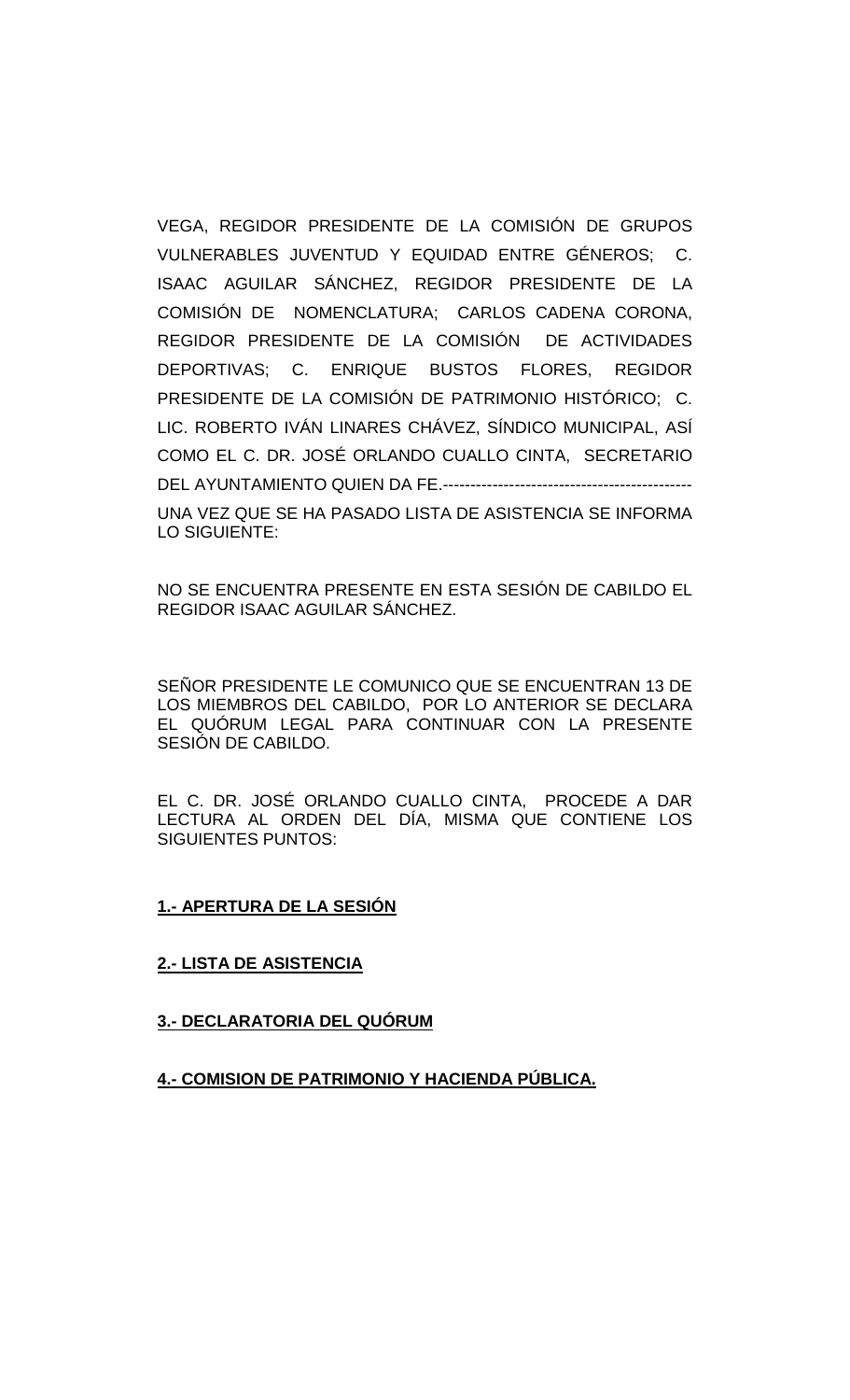ANÁLISIS, DISCUSIÓN Y EN SU CASO APROBACIÓN DEL DICTAMEN que versa sobre los Estados de Origen y Aplicación de Recursos, que comprende el periodo del 01 al 30 de Septiembre del año que transcurre, y traspasos presupuestales del 01 al 30 de Septiembre de 2013 y Tercer Informe de Avance de Gestión Financiera del 01 de Julio al 30 de Septiembre de 2013.

CLAUSURA.

**COMISIÓN DE PATRIMONIO Y HACIENDA PÚBLICA.-** ANÁLISIS, DISCUSIÓN Y EN SU CASO APROBACIÓN DEL DICTAMEN QUE VERSA SOBRE LOS ESTADOS DE ORIGEN Y APLICACIÓN DE RECURSOS, QUE COMPRENDE EL PERIODO DEL 01 AL 30 DE SEPTIEMBRE DEL AÑO QUE TRANSCURRE, Y TRASPASOS PRESUPUESTALES DEL 01 AL 30 DE SEPTIEMBRE DE 2013 Y TERCER INFORME DE AVANCE DE GESTIÓN FINANCIERA DEL 01 DE JULIO AL 30 DE SEPTIEMBRE DE 2013.

SEÑORA REGIDORA TIENE USTED EL USO DE LA PALABRA.

LA C. GABRIELA BRINGAS DELGADO, PROCEDE A DAR LECTURA AL DICTAMEN CORRESPONDIENTE, MISMO QUE A LA LETRA DICE:

## **"…HONORABLE CABILDO:**

LOS SUSCRITOS REGIDORES GABRIELA BRINGAS DELGADO, GRETA GARCÍA SALAZAR, Y HUGO BOLAÑOS CABRERA, MIEMBROS INTEGRANTES DE LA COMISIÓN DE PATRIMONIO Y HACIENDA PÚBLICA MUNICIPAL DEL H. AYUNTAMIENTO DE TEHUACÁN PUEBLA, EN USO DE LAS FACULTADES QUE NOS CONFIEREN LOS ARTÍCULOS 78 FRACCIÓN XIII, 92 FRACCIONES I, III Y V, DE LA LEY ORGÁNICA MUNICIPAL, Y DE ACUERDO CON LO QUE ESTABLECEN LOS ARTÍCULOS 37 FRACCIÓN IV INCISO A), 38 FRACCIONES I, II, III INCISOS A) B) Y D) DE LA LEY DE FISCALIZACIÓN SUPERIOR Y RENDICIÓN DE CUENTAS PARA EL ESTADO DE PUEBLA, SOMETEMOS A LA CONSIDERACIÓN DE ESTE HONORABLE CUERPO COLEGIADO EL PRESENTE DICTAMEN QUE VERSA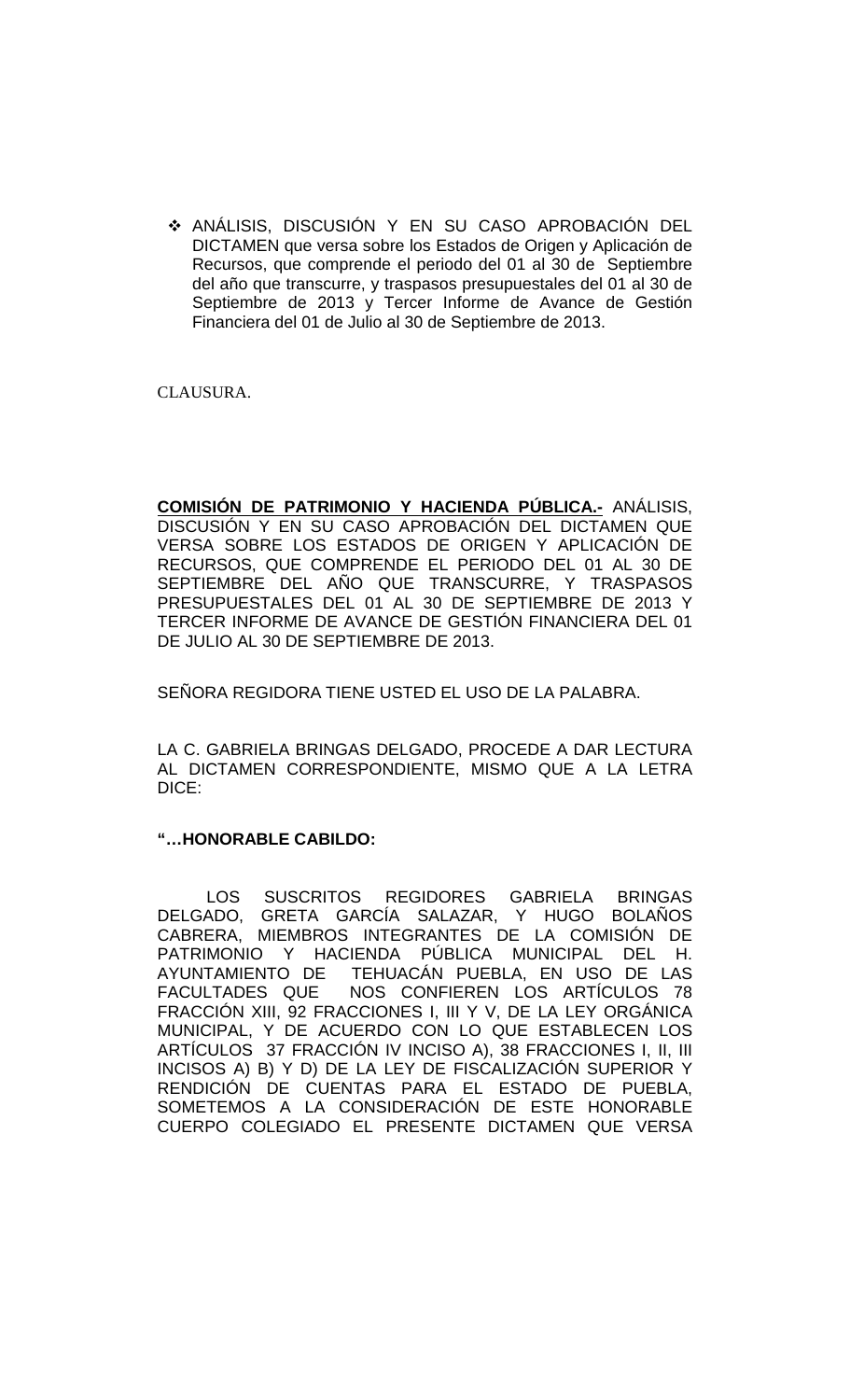SOBRE LOS ESTADOS DE ORIGEN Y APLICACIÓN DE RECURSOS, QUE COMPRENDE EL PERIODO DEL 01 AL 30 DE SEPTIEMBRE DEL AÑO QUE TRANSCURRE, Y TRASPASOS PRESUPUESTALES DEL 01 AL 30 DE SEPTIEMBRE DE 2013 Y TERCER INFORME DE AVANCE DE GESTIÓN FINANCIERA DEL 01 DE JULIO AL 30 DE SEPTIEMBRE DE 2013.

### C O N S I D E R A N D O

- I. QUE DE CONFORMIDAD CON LAS FRACCIONES II, IV DEL ARTÍCULO 115 DE LA CONSTITUCIÓN POLÍTICA DE LOS<br>ESTADOS UNIDOS MEXICANOS. LOS MUNICIPIOS UNIDOS MEXICANOS, LOS MUNICIPIOS ESTARÁN INVESTIDOS DE PERSONALIDAD JURÍDICA Y MANEJARÁN SU PATRIMONIO CONFORME A LA LEY, LOS AYUNTAMIENTOS TENDRÁN FACULTADES PARA APROBAR, DE ACUERDO CON LAS LEYES EN MATERIA MUNICIPAL QUE DEBERÁN EXPEDIR LAS LEGISLATURAS DE LOS ESTADOS, LOS BANDOS DE POLICÍA Y GOBIERNO, LOS REGLAMENTOS, CIRCULARES Y DISPOSICIONES ADMINISTRATIVAS DE OBSERVANCIA<br>GENERAL DENTRO DE SUS RESPECTIVAS GENERAL DENTRO DE SUS RESPECTIVAS JURISDICCIONES, QUE ORGANICE LA ADMINISTRACIÓN PÚBLICA MUNICIPAL, REGULEN LAS MATERIAS, PROCEDIMIENTOS, FUNCIONES Y SERVICIOS PÚBLICOS DE SU COMPETENCIA Y ASEGUREN LA PARTICIPACIÓN CIUDADANA Y VECINAL; ASÍ MISMO LOS MUNICIPIOS ADMINISTRARÁN LIBREMENTE SU HACIENDA, LA CUAL SE FORMARÁ DE LOS RENDIMIENTOS DE LOS BIENES<br>QUE LES PERTENEZCAN. ASÍ COMO DE LAS LES PERTENEZCAN, ASÍ COMO DE LAS CONTRIBUCIONES Y OTROS INGRESOS QUE LAS LEGISLATURAS ESTABLEZCAN A SU FAVOR; MISMAS DISPOSICIONES QUE SON TRASLADADAS AL PÁRRAFO PRIMERO DEL ARTÍCULO 103 Y A LA FRACCIÓN III DEL ARTÍCULO 105 DE LA CONSTITUCIÓN POLÍTICA DEL ESTADO LIBRE Y SOBERANO DE PUEBLA, ASÍ COMO AL ARTÍCULO 3 DE LA LEY ORGÁNICA MUNICIPAL;
- II. QUE LA FRACCIÓN XIII DEL ARTÍCULO 78 DE LA LEY ORGÁNICA MUNICIPAL DETERMINA QUE SON ATRIBUCIONES DE LOS AYUNTAMIENTOS REVISAR Y APROBAR EN ACTA CIRCUNSTANCIADA LOS ESTADOS DE ORIGEN Y APLICACIÓN DE RECURSOS, PARA SU REMISIÓN, EN LOS TÉRMINOS QUE SEÑALE LA LEY APLICABLE, AL ÓRGANO DE FISCALIZACIÓN SUPERIOR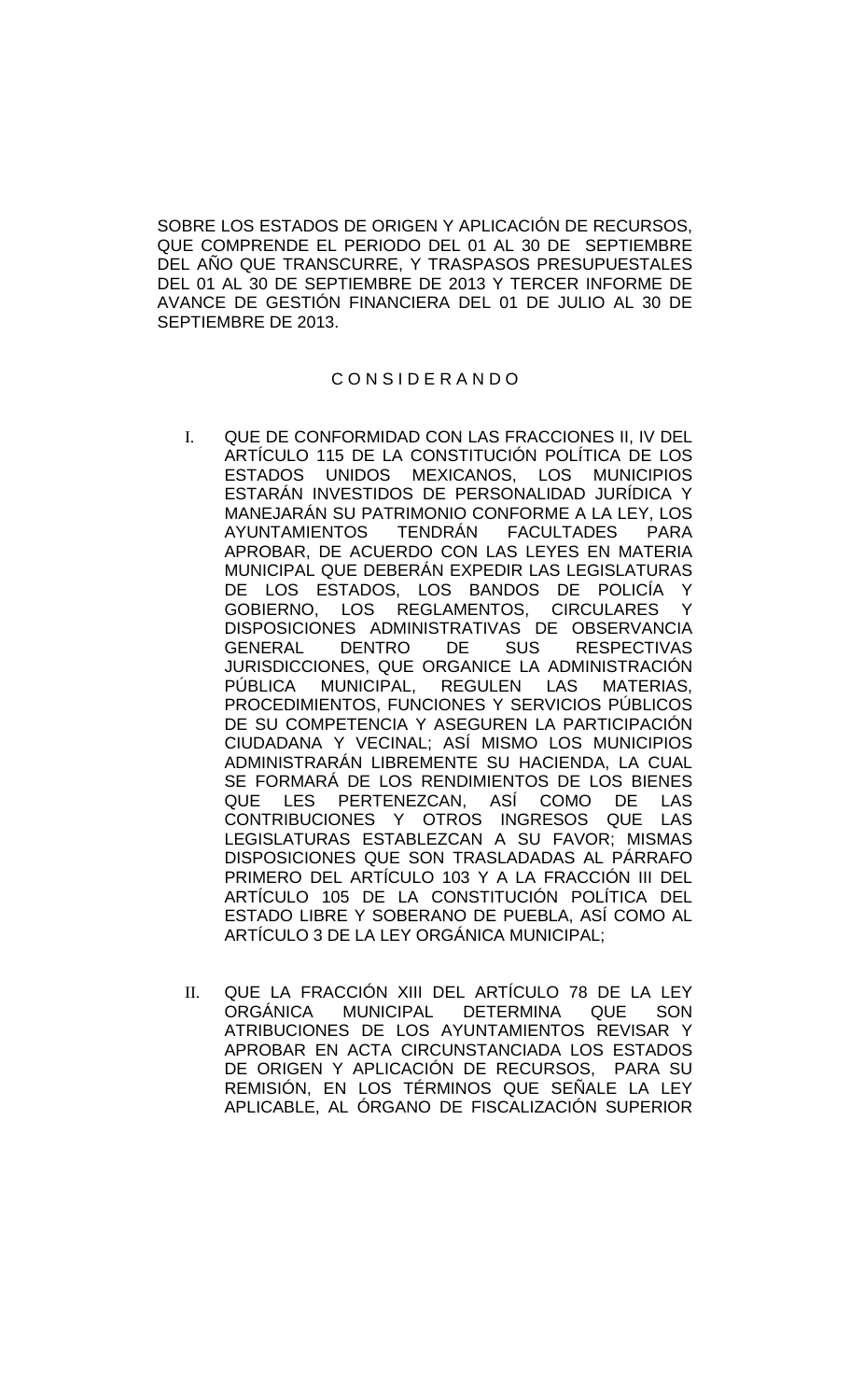DEL ESTADO, ACTUALMENTE AUDITORÍA SUPERIOR DEL ESTADO DE PUEBLA.

- III. QUE DE CONFORMIDAD CON EL ARTÍCULO 113 DE LA CONSTITUCIÓN POLÍTICA DEL ESTADO LIBRE Y SOBERANO DEL ESTADO DE PUEBLA, EL ÓRGANO DE FISCALIZACIÓN SUPERIOR DEL ESTADO, ACTUALMENTE AUDITORIA SUPERIOR DE LA FEDERACIÓN, ES LA UNIDAD DE FISCALIZACIÓN, CONTROL Y EVALUACIÓN, DEPENDIENTE DEL CONGRESO DEL ESTADO, QUE CUENTA CON AUTONOMÍA TÉCNICA Y DE GESTIÓN; ENCARGADA DE REVISAR, SIN EXCEPCIÓN, LA CUENTA DE LAS HACIENDAS PÚBLICAS; EL MANEJO, LA CUSTODIA Y LA APLICACIÓN DE FONDOS Y RECURSOS DE LOS PODERES DEL ESTADO, A TRAVÉS DE LA CUENTA PÚBLICA ESTATAL, DE LOS AYUNTAMIENTOS Y DEMÁS SUJETOS DE REVISIÓN, ASÍ COMO VERIFICAR EL CUMPLIMIENTO DE LOS OBJETIVOS CONTENIDOS EN LOS PLANES Y PROGRAMAS ESTABLECIDOS, EN LOS TÉRMINOS DE LAS LEYES RESPECTIVAS.
- IV. QUE DE CONFORMIDAD CON EL ARTÍCULO 2 FRACCIÓN XXIII DE LA LEY DE FISCALIZACIÓN SUPERIOR Y RENDICIÓN DE CUENTAS PARA EL ESTADO DE PUEBLA, SE SEÑALA ENTRE OTROS A LOS AYUNTAMIENTOS COMO SUJETOS DE REVISIÓN.
- V. QUE LA LEY DE FISCALIZACIÓN SUPERIOR Y RENDICIÓN DE CUENTAS PARA EL ESTADO DE PUEBLA DISPONE QUE "PARA LA REVISIÓN Y FISCALIZACIÓN SUPERIOR DE LA CUENTA PÚBLICA, EL ÓRGANO FISCALIZADOR TENDRÁ LAS ATRIBUCIONES SIGUIENTES:

REVISAR EL ESTADO DE ORIGEN Y APLICACIÓN DE RECURSOS QUE EN FORMA MENSUAL DEBERÁN ENTREGAR AL ÓRGANO FISCALIZADOR LOS SUJETOS DE REVISIÓN, ASÍ COMO LAS INSTITUCIONES PÚBLICAS Y PRIVADAS QUE ADMINISTREN RECURSOS FINANCIEROS DEL GOBIERNO DEL ESTADO O DE OTRA FUENTE DE FINANCIAMIENTO QUE AFECTE O MODIFIQUE EL PATRIMONIO PÚBLICO.

VI. QUE DE CONFORMIDAD CON EL ARTÍCULO 37 FRACCIÓN IV INCISO A), DE LA LEY DE FISCALIZACIÓN SUPERIOR Y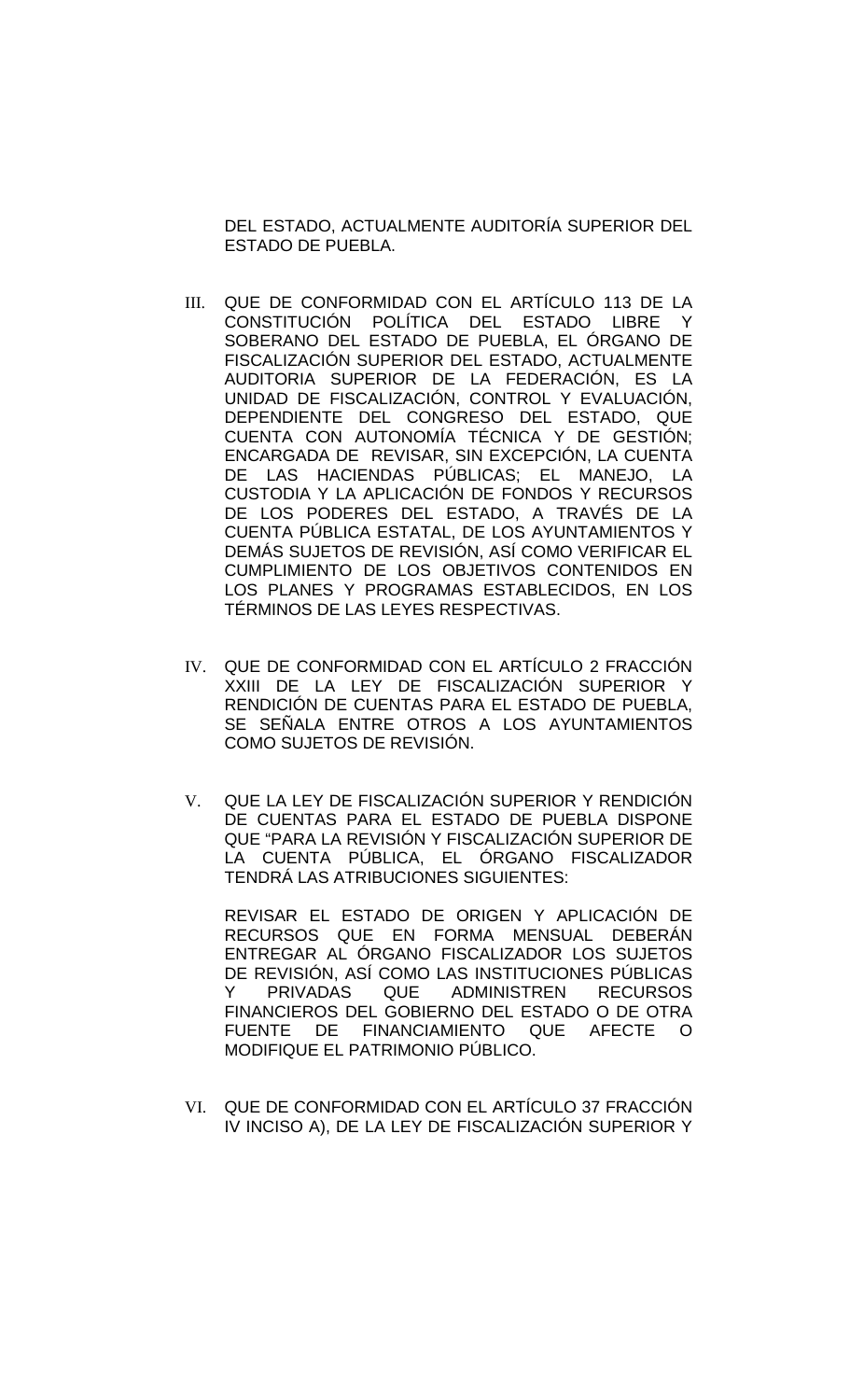RENDICIÓN DE CUENTAS PARA EL ESTADO DE PUEBLA, EL ESTADO DE ORIGEN Y APLICACIÓN DE RECURSOS,<br>DEBERÁ PRESENTARSE ANTE EL ORGANISMO DEBERÁ PRESENTARSE ANTE EL ORGANISMO FISCALIZADOR, A TRAVÉS DE QUIENES SEAN O HAYAN SIDO SUS TITULARES O REPRESENTANTES LEGALES, EN LOS TÉRMINOS Y PLAZOS QUE DISPONE DICHO ORDENAMIENTO Y DEMÁS DISPOSICIONES APLICABLES.

VII. QUE DE LA REVISIÓN EFECTUADA AL ESTADO DE ORIGEN Y APLICACIÓN DE RECURSOS REFERIDO EN EL PROEMIO DEL PRESENTE INSTRUMENTO SE ADVIERTEN EN SU INTEGRACIÓN LOS SIGUIENTES RUBROS:

|                                                     |               | ESTADO DE ORIGEN Y APLICACIÓN DE RECURSOS DEL 01 AL 30 DE SEPTIEMBRE DE 2013 |               |
|-----------------------------------------------------|---------------|------------------------------------------------------------------------------|---------------|
| <b>ORIGEN DE RECURSOS</b>                           |               | <b>APLICACIÓN DE RECURSOS</b>                                                |               |
| <b>IMPUESTOS</b>                                    | 1,332,300.22  | <b>SERVICIOS PERSONALES</b>                                                  | 12,387,044.05 |
| <b>DERECHOS</b>                                     | 1,793,975.15  | MATERIALES Y SUMINISTROS                                                     | 6,074,735.50  |
| <b>PRODUCTOS</b>                                    | 388,797.50    | <b>SERVICIOS GENERALES</b>                                                   | 4,588,651.02  |
| <b>APROVECHAMIENTOS</b>                             | 465,196.50    | SUBSIDIOS, TRANSFERENCIAS Y AYUDAS                                           | 4,738,295.35  |
| <b>PARTICIPACIONES</b>                              | 15,063,992.59 | BIENES MUEBLES E INMUEBLES                                                   | 71,973.08     |
| <b>INGRESOS EXTRAORDINARIOS</b>                     | 5,196,417.68  | <b>OBRA PUBLICA</b>                                                          | 16,312,944.39 |
| FONDO PARA LA INVERSION PUBLICA                     | 34,145,809.31 | <b>IDEUDA PUBLICA PASIVO CIRCULANTE Y OTROS</b>                              | 5,165,659.32  |
| 58,386,488.95<br><b>TOTAL DE ORIGEN DE RECURSOS</b> |               | TOTAL DE APLICACIÓN DE RECURSOS                                              | 49,339,302.71 |
|                                                     |               | REMANENTE DEL EJERCICIO                                                      | 9,047,186.24  |
|                                                     |               | <b>SUMAS IGUALES</b>                                                         | 58,386,488.95 |

QUE UNA VEZ EFECTUADA LA REVISIÓN ÚNICAMENTE DE LA CIFRAS FINALES QUE INTEGRAN EL ESTADO DE ORIGEN Y<br>APLICACIÓN DE RECURSOS. LA COMISIÓN EMITE LA RECURSOS, LA COMISIÓN EMITE LA APROBACIÓN DE LAS MISMAS EN EL ENTENDIDO DE QUE ES LA TESORERÍA MUNICIPAL QUIEN REVISA EL DETALLE DE DICHAS CIFRAS Y MUESTRA EL ORIGEN DE LOS RECURSOS, EL DESTINO Y APLICACIÓN DE GASTOS TOTALES DE QUE DISPUSO EL AYUNTAMIENTO POR EL PERIODO COMPRENDIDO DEL 01 AL 30 DE SEPTIEMBRE DEL AÑO 2013, RESERVÁNDOSE LA COMISIÓN EL DETALLE EN CASO DE CREERLO NECESARIO A TRAVÉS DE LOS MECANISMOS DE CONTROL IMPLEMENTADOS POR EL AYUNTAMIENTO Y EN LAS REVISIONES QUE POR LEY HACE LA AUDITORIA SUPERIOR DEL ESTADO.

VIII. QUE EFECTUADA LA REVISIÓN A LOS TRASPASOS PRESUPUESTALES CORRESPONDIENTE AL PERIODO COMPRENDIDO DEL 01 AL 30 DE SEPTIEMBRE DEL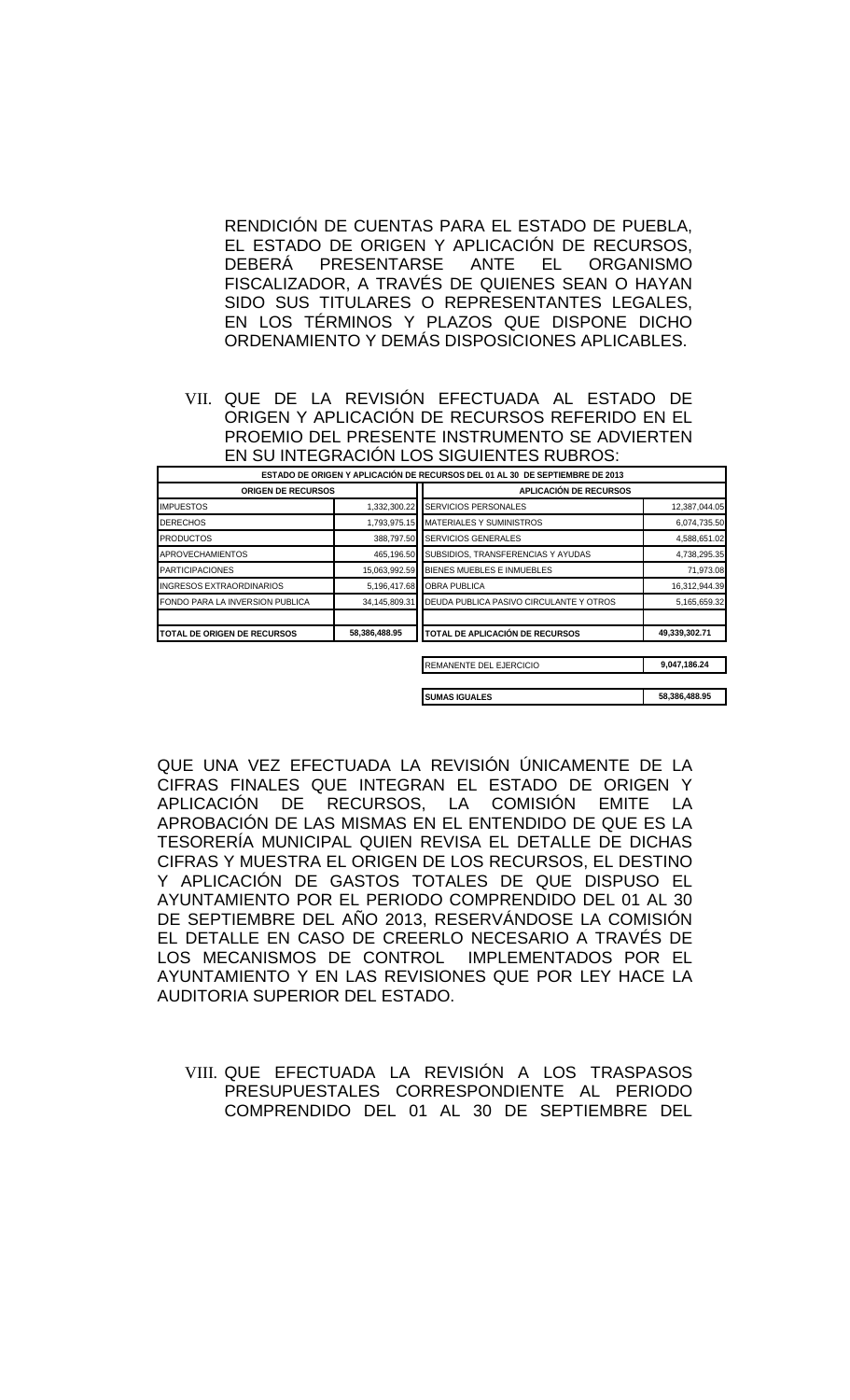## MISMO AÑO, SE APERCIBE EL RESULTADO FINANCIERO OBTENIDO QUE ES EL SIGUIENTE:

| <b>Número</b> | <b>Nombre</b>                            | <b>Trasp. Recibidos</b> | <b>Trasp. Otorgados</b> |
|---------------|------------------------------------------|-------------------------|-------------------------|
| 100011001101  | REGIDORES Y SÍNDICO                      | 0.00                    | 18,593.15               |
| 100011001104  | SUELDOS AL PERSONAL DE CONFIANZA         | 1,351,615.65            | 3,539,103.45            |
| 100011001106  | SUELDOS AL PERSONAL DE BASE              | 242,304.92              | 56,302.00               |
| 100012001202  | SALARIOS AL PERSONAL EVENTUAL            | 348,748.56              | 44,432.00               |
| 100013001305  | PRIMAS DE VACACIONES Y DOMINICAL         | 11,662.00               | 6,532.76                |
| 100013001306  | <b>AGUINALDO</b>                         | 0.00                    | 7,359.41                |
| 100013001317  | LIQ. POR INDEM. Y POR SUELDOS Y SAL. CAI | 257,963.10              | 0.00                    |
| 100013001350  | <b>COMPENSACIONES EXTRAORDINARIAS</b>    | 182,645.76              | 145,736.68              |
| 100014001405  | CUOTAS PARA EL SEG. DE VIDA DEL PERSONAL | 0.00                    | 300.00                  |
| 100015001507  | OTRAS PRESTACIONES                       | 31,951.69               | 13,581.20               |
| 200021002101  | MATERIALES Y ÚTILES DE OFICINA           | 51,962.33               | 15,452.78               |
| 200021002102  | MATERIAL DE LIMPIEZA                     | 20,934.81               | 15,311.95               |
| 200021002103  | MATERIAL DIDAC. Y DE APOYO INFORMATIVO   | 0.00                    | 120.00                  |
| 200021002105  | MATERIALES Y ÚTILES DE IMPRESIÓN Y REPRO | 9,576.94                | 20,645.62               |
| 200021002106  | MAT. Y ÚT. PARA EL PROC. EN EQ. Y B. INF | 23,325.38               | 162,717.36              |
| 200022002201  | ALIMENTACIÓN DE PERSONAS                 | 49,603.95               | 22,051.00               |
| 200022002203  | UTENSILIOS PARA EL SERVICIO DE ALIMENTAC | 0.00                    | 458.00                  |
| 200023002301  | <b>MATERIAS PRIMAS</b>                   | 13,257.47               | 0.00                    |
| 200023002302  | REFACCIONES, ACCESORIOS Y HERRAMIENTAS   | 155,260.91              | 127,849.78              |
| 200025002503  | MEDICINAS Y PRODUCTOS FARMACÉUTICOS      | 18,631.17               | 0.00                    |
| 200025002504  | MATERIALES, ACC. Y SUMINISTROS MÉDICOS   | 13,393.73               | 21,103.40               |
| 200026002601  | <b>COMBUSTIBLES</b>                      | 859,798.82              | 9,756.00                |
| 200027002701  | <b>VESTUARIO, UNIFORMES Y BLANCOS</b>    | 1,755,434.11            | 6,136.83                |
| 200028002802  | MATERIALES DE SEGURIDAD PÚBLICA          | 0.00                    | 824,842.00              |
| 300031003101  | SERVICIO POSTAL                          | 21.52                   | 0.00                    |
| 300031003103  | SERVICIO TELEFÓNICO                      | 0.00                    | 3,092.24                |
| 300031003104  | SERVICIO DE ENERGÍA ELÉCTRICA            | 3,685,415.50            | 5,358,699.37            |
| 300032003201  | ARRENDAMIENTO DE EDIFICIOS Y LOCALES     | 64,871.72               | 7,155.59                |
| 300032003202  | ARRENDAMIENTO DE TERRENOS                | 2,255.01                | 0.00                    |
| 300032003204  | ARRENDAMIENTO DE EQUIPO Y BIENES INF.    | 72.00                   | 0.00                    |
| 300032003205  | ARRENDAMIENTO DE VEHÍCULOS               | 37,560.00               | 62,682.00               |
| 300032003206  | ARRENDAMIENTOS ESPECIALES                | 252,309.70              | 288,097.56              |
| 300033003301  | ASESORÍAS                                | 162,222.02              | 391,844.00              |
| 300033003302  | SERVICIOS DE INFORMÁTICA                 | 46,491.82               | 7,876.53                |
| 300034003402  | <b>FLETES Y MANIOBRAS</b>                | 638.00                  | 600.00                  |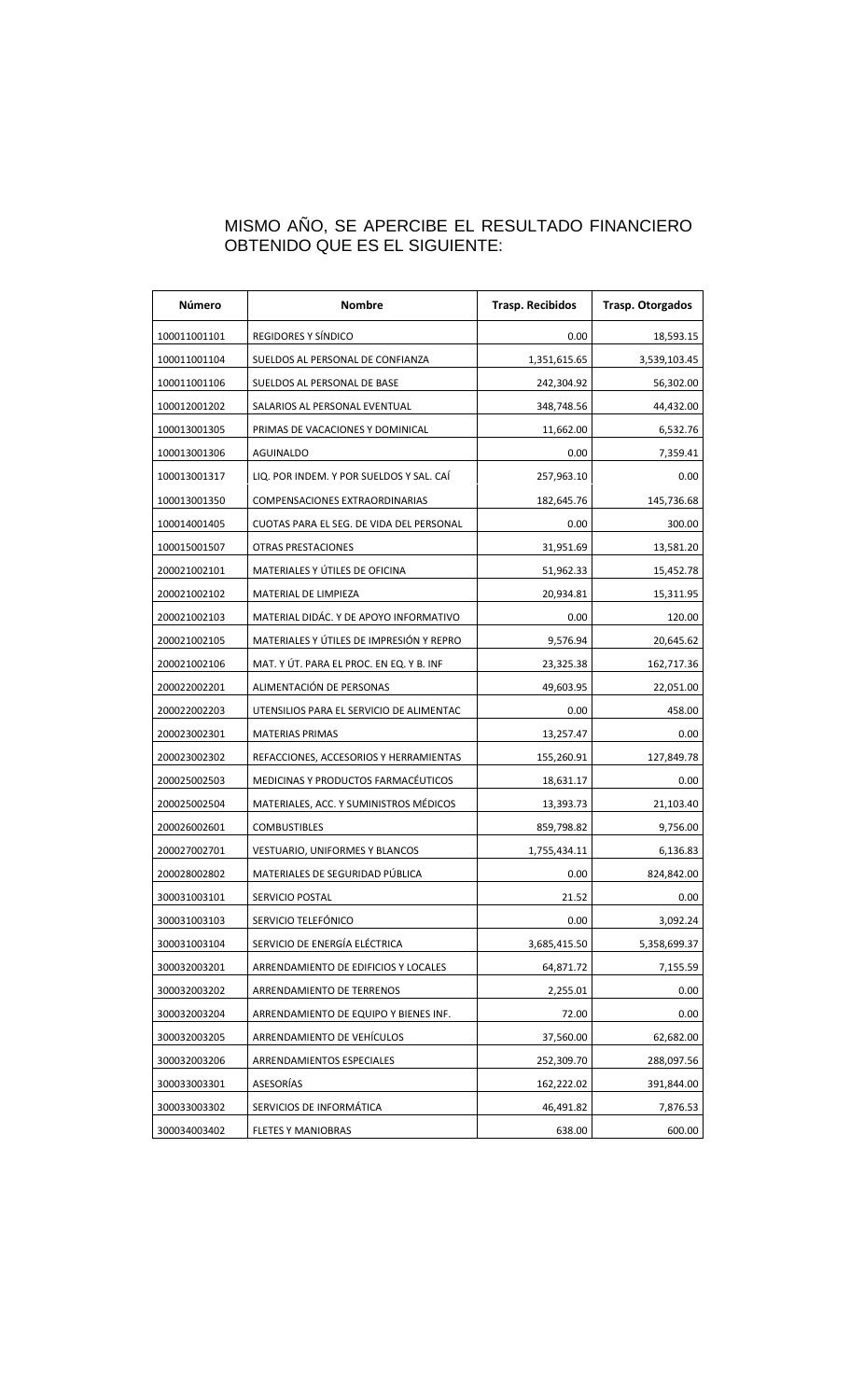| 300034003403 | SERVICIOS BANCARIOS Y FINANCIEROS       | 472,554.54   | 0.00         |
|--------------|-----------------------------------------|--------------|--------------|
| 300034003407 | OTROS IMPUESTOS Y DERECHOS              | 806,649.39   | 374,147.56   |
| 300034003413 | SERVICIOS DE LIMPIA                     | 1,163,480.65 | 0.00         |
| 300035003501 | MANT. Y CONSERVACIÓN DE MOB. Y EQUIPO   | 394.40       | 5,749.97     |
| 300035003502 | MANT. Y CONSERV. DE BIENES INFORMÁTICOS | 2,675.98     | 0.00         |
| 300035003503 | MANT. Y CONSERV. DE MAQUINARIA Y EQUIPO | 13,108.00    | 330,300.00   |
| 300035003504 | MANTENIMIENTO Y CONSERVACIÓN DE INM.    | 0.00         | 7,294.89     |
| 300035003506 | DE EQUIPO Y APARATOS DE COMUNICACIÓN    | 0.00         | 1,392.00     |
| 300035003507 | SERV. DE LAVAN., LIMP., HIGIENE Y FUM.  | 1,594.13     | 1,594.13     |
| 300035003510 | DE EQUIPO DE TRANSPORTE                 | 33,909.61    | 153,262.50   |
| 300036003601 | GASTOS DE PROPAGANDA E IMAGEN INST.     | 237,034.98   | 160,674.17   |
| 300036003602 | <b>IMPRESIONES OFICIALES</b>            | 150,499.17   | 9,834.85     |
| 300037003701 | PASAJES NACIONALES                      | 4,892.05     | 1,494.00     |
| 300037003702 | <b>VIÁTICOS NACIONALES</b>              | 141,227.08   | 1,019.00     |
| 300037003704 | <b>TRASLADO DE PERSONAS</b>             | 98,500.00    | 0.00         |
| 300038003802 | <b>GASTOS DE ORDEN SOCIAL</b>           | 99,300.00    | 561,480.00   |
| 400041004105 | AYUDAS CULTURALES Y SOCIALES            | 1,407,864.00 | 321,359.20   |
| 400041004108 | A INSTITUCIONES DE EDUCACIÓN            | 0.00         | 7,700.00     |
| 400041004151 | A LA SALUD PÚBLICA                      | 255.15       | 0.00         |
| 400041004155 | AL OOSELITE                             | 180,000.00   | 260,000.00   |
| 400042004201 | AYUDAS CULTURALES Y SOCIALES            | 267,390.53   | 0.00         |
| 400042004202 | A INSTITUCIONES DE EDUCACIÓN            | 110,415.40   | 0.00         |
| 400042004204 | AL DIF                                  | 520.00       | 520.00       |
| 400043004301 | A JUNTAS AUXILIARES                     | 99,082.64    | 99,656.14    |
| 400043004302 | A RANCHERÍAS                            | 3,806.40     | 3,806.40     |
| 500051005101 | <b>MOBILIARIO</b>                       | 33,640.00    | 0.00         |
| 500051005103 | EQUIPO EDUCACIONAL Y RECREATIVO         | 0.00         | 13,253.20    |
| 500052005206 | <b>BIENES INFORMÁTICOS</b>              | 6,449.00     | 27,426.20    |
| 500052005207 | MAQUINARIA Y EQUIPO DIVERSO             | 638.00       | 0.00         |
| 500053005301 | <b>VEHÍCULOS Y EQUIPO TERRESTRE</b>     | 0.00         | 1,191,415.17 |
| 600061006104 | URBANIZACIÓN                            | 1,732,885.90 | 1,764,902.31 |
| 600061006107 | INFRAESTRUCTURA EDUCATIVA               | 1,391,306.80 | 1,222,180.42 |
| 600061006115 | <b>EDIFICIOS PÚBLICOS</b>               | 126,789.62   | 126,789.62   |
| 600061006116 | ASISTENCIA SOCIAL Y SERV. COMUNITARIOS  | 2,526,980.98 | 1,407,600.46 |
| 600061006123 | PLAZAS, JARDINES Y MONUMENTOS           | 0.00         | 1,263,490.49 |
| 600061006137 | SEGURIDAD PÚBLICA MUNICIPAL             | 1,861,919.53 | 1,861,919.53 |
| 600061006138 | OBLIGACIONES FINANCIERAS DEUDA PÚBLICA  | 3,961.00     | 3,961.00     |
| 600061006148 | OTRAS DEDUCCIONES                       | 11,341.72    | 0.00         |
| 600061006152 | SITIOS HISTÓRICOS Y CULTURALES          | 148,916.40   | 5,121,019.01 |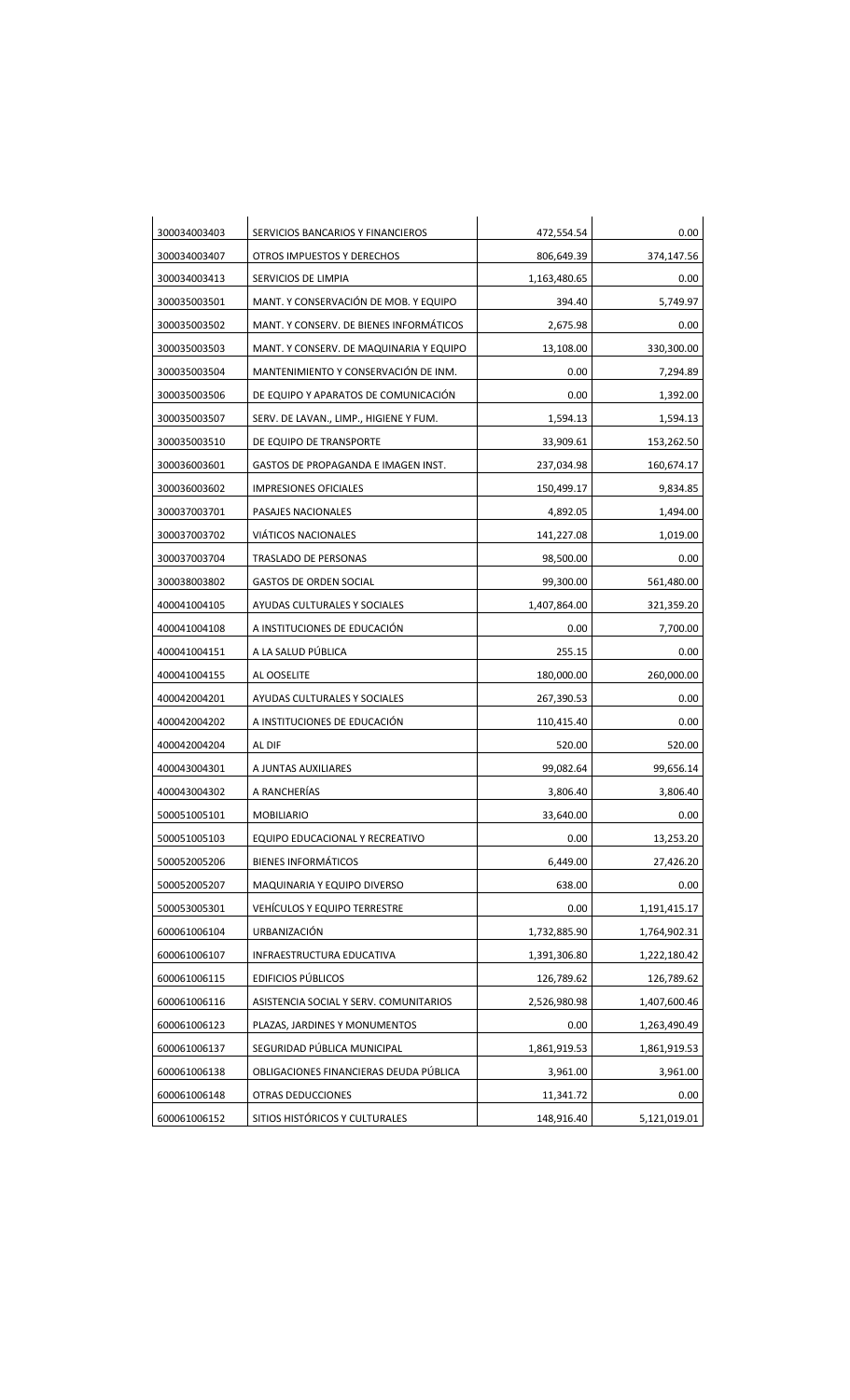| 900099009902 | ADEUDOS DE EJ. FISCALES ANTERIORES       | 0.00          | 472,554.54    |
|--------------|------------------------------------------|---------------|---------------|
| 900099009903 | DEV. DE ING. PERC. INDEB. EN EJ. FIS. AN | 5,166,317.78  | 0.00          |
|              |                                          |               |               |
| TOTAL:       |                                          | 27,956,229.42 | 27,956,229.42 |

IX. QUE UNA VEZ EFECTUADA LA REVISIÓN DEL SEGUNDO INFORME DE AVANCE DE GESTIÓN FINANCIERA CORRESPONDIENTE AL PERIODO COMPRENDIDO DEL 01 DE JULIO AL 30 DE SEPTIEMBRE DE 2013, SE APERCIBE EL RESULTADO FINANCIERO OBTENIDO QUE ES EL SIGUIENTE:

| <b>CUENTA</b>                   | <b>ACUMULADO TRIMESTRAL</b> |                                         | ℅                                      |
|---------------------------------|-----------------------------|-----------------------------------------|----------------------------------------|
| <b>NOMBRE</b>                   | <b>REAL</b>                 | <b>PRESUPUESTO</b><br><b>PROGRAMADO</b> | <b>EFICIENCIA</b><br><b>TRIMESTRAL</b> |
| <b>IMPUESTOS</b>                | 4,234,604.86                | 8,289,693.45                            | 51.08                                  |
| <b>DERECHOS</b>                 | 6,258,562.29                | 11,276,057.05                           | 55.50                                  |
| <b>PRODUCTOS</b>                | 1,696,203.00                | 1,702,153.74                            | 99.65                                  |
| APROVECHAMIENTOS                | 1,877,700.62                | 3,428,383.47                            | 54.77                                  |
| <b>PARTICIPACIONES</b>          | 48,314,469.24               | 41,696,150.87                           | 115.87                                 |
| <b>INGRESOS EXTRAORDINARIOS</b> | 37,281,423.00               | 18,999,625.54                           | 196.22                                 |
| FONDO PARA LA INVERSION PUBLICA | 70,385,351.34               | 56,487,222.90                           | 124.60                                 |
|                                 |                             |                                         |                                        |
| <b>TOTAL</b>                    | 170,048,314.35              | 141,879,287.02                          | 119.85                                 |

| TOTAL                                | 141,843,850.08 | 141,879,287.02 | 99.98  |
|--------------------------------------|----------------|----------------|--------|
|                                      |                |                |        |
| DEUDA PUB. PASIVO CIRCULANTE Y OTROS | 17,963,782.91  | 2,096,789.37   | 856.73 |
| <b>INVERSION PUBLICA</b>             | 43,649,268.19  | 54,403,736.99  | 80.23  |
| <b>BIENES MUEBLES E INMUEBLES</b>    | 285,016.94     | 1,622,301.98   | 17.57  |
| SUBSIDIOS, TRANSFERENCIAS Y AYUDAS   | 12,654,707.93  | 11,837,678.87  | 106.90 |
| <b>SERVICIOS GENERALES</b>           | 16,074,545.35  | 23,878,675.23  | 67.32  |
| <b>MATERIALES Y SUMINISTROS</b>      | 13,276,711.65  | 8,836,754.94   | 150.24 |
| <b>SERVICIOS PERSONALES</b>          | 37,939,817.11  | 39,203,349.65  | 96.78  |

| <b>SECTOR SALUD</b>          | \$4,232,504.26  | \$4,389,018.98  | 96.43  |
|------------------------------|-----------------|-----------------|--------|
| DESARROLLO URBANO            | \$803,142.59    | \$947,502.64    | 84.76  |
| <b>SERVICIOS MUNICIPALES</b> | \$7,841,504.43  | \$12,650,840.72 | 61.98  |
| <b>ECOLOGIA</b>              | \$792,273.86    | \$715,135.30    | 110.79 |
| <b>EDUCACION</b>             | \$5,493,985.93  | \$7,274,924.96  | 75.52  |
| <b>SEGURIDAD PUBLICA</b>     | \$30,563,283.79 | \$24,866,088.10 | 122.91 |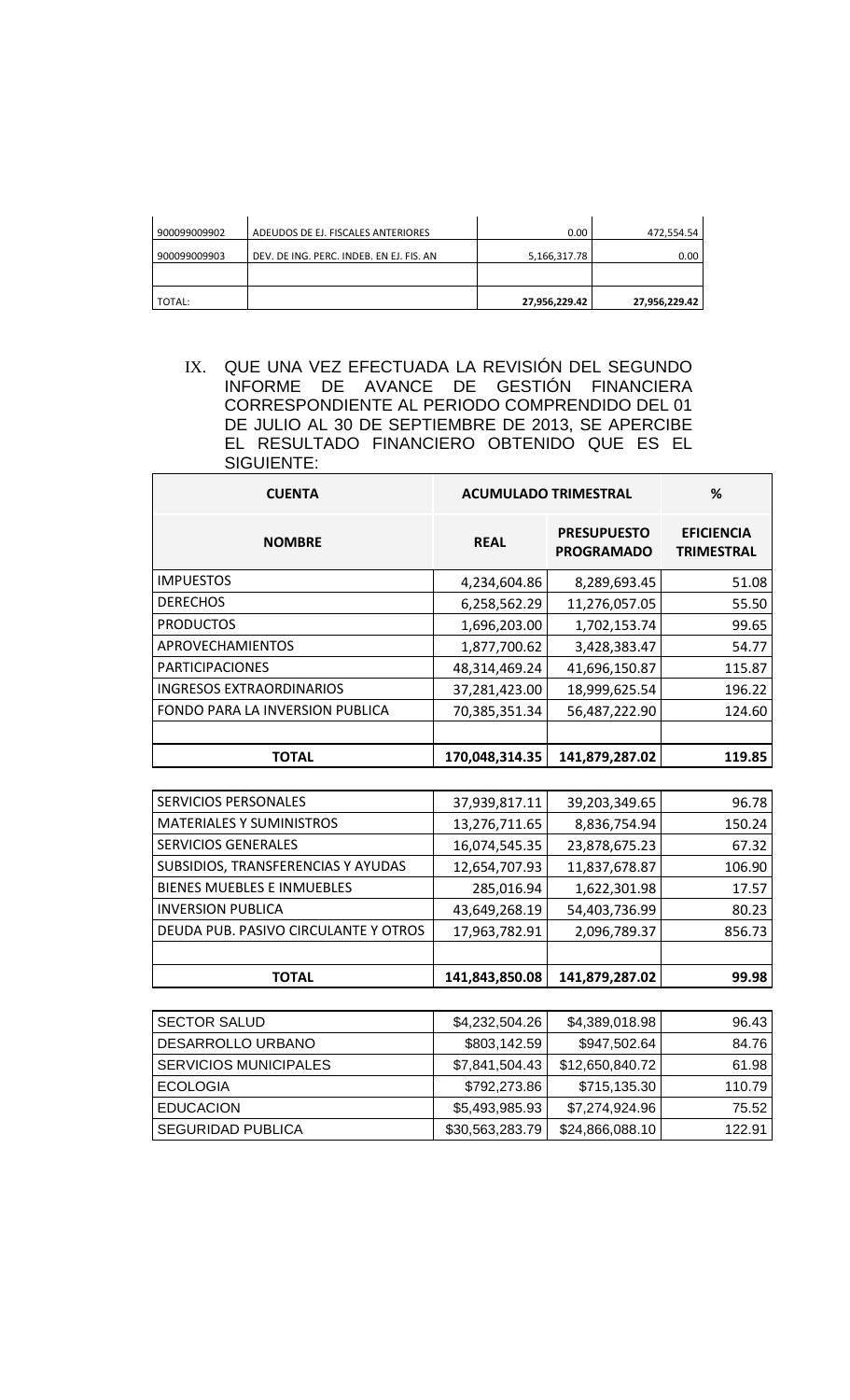| FORTALECIMEINTO A LA HACIENDA P. | \$16,175,961.53 | \$6,207,435.86                         | 260.59  |
|----------------------------------|-----------------|----------------------------------------|---------|
| TRANSFERENCIAS ANUALES           | \$4,856,570.52  | \$5,127,050.92                         | 94.72   |
| <b>OBRA PUBLICA</b>              | \$52,683,156.73 | \$57,859,045.82                        | 91.05   |
| <b>GESTION MUNICIPAL</b>         | \$15,476,967.40 | \$18,590,130.58                        | 83.25   |
| DESARROLLO ECONOMICO             | \$2,923,499.04  | \$3,252,113.15                         | 89.90   |
|                                  |                 |                                        |         |
| <b>TOTAL</b>                     |                 | $$141,842,850.08 \mid $141,879,287.02$ | \$99.97 |

- X. QUE UNA VEZ EFECTUADA LA REVISIÓN DEL ESTADO DE ORIGEN Y APLICACIÓN DE RECURSOS, LA COMISIÓN EMITE LA APROBACIÓN DEL MISMO POR EL EJERCICIO DEL MANEJO DE RECURSOS QUE REALIZÓ LA TESORERÍA MUNICIPAL EN LOS LAPSOS CONSIGNADOS, DEL CUAL SE ANEXA UN TANTO DEL MISMO PARA QUE CONSTE EL APÉNDICE CORRESPONDIENTE.
- XI. QUE UNA VEZ EFECTUADA LA REVISIÓN AL REPORTE DE TRASPASOS PRESUPUESTALES, POR EL PERIODO COMPRENDIDO DEL 01 AL 30 DE SEPTIEMBRE DE 2013, POR LO TANTO Y EN TALES CIRCUNSTANCIAS ESTA COMISIÓN EMITE EL SIGUIENTE:

### D I C T A M E N

PRIMERO.- QUE SE APRUEBE EL ESTADO DE ORIGEN Y APLICACIÓN DE RECURSOS QUE COMPRENDE EL EJERCICIO DE LOS RECURSOS PÚBLICOS POR EL LAPSO COMPRENDIDO DEL 01 AL 30 DE SEPTIEMBRE DEL AÑO 2013, MANIFESTANDO CON ELLO QUE DICHO ESTADO FINANCIERO MUESTRA UNA FORMA RAZONABLE DE LA ADMINISTRACIÓN DEL ERARIO PÚBLICO EJERCIDO.

SEGUNDO.- SE APRUEBEN CADA UNO DE LOS TRASPASOS PRESUPUESTALES, POR EL PERIODO COMPRENDIDO DEL 01 AL 30 DE SEPTIEMBRE DE 2013.

TERCERO.- SE APRUEBE EL TERCER INFORME DE AVANCE DE GESTIÓN FINANCIERA DEL EJERCICIO 2013, POR EL PERIODO COMPRENDIDO DEL 01 DE JULIO AL 30 DE SEPTIEMBRE DEL AÑO QUE TRANSCURRE.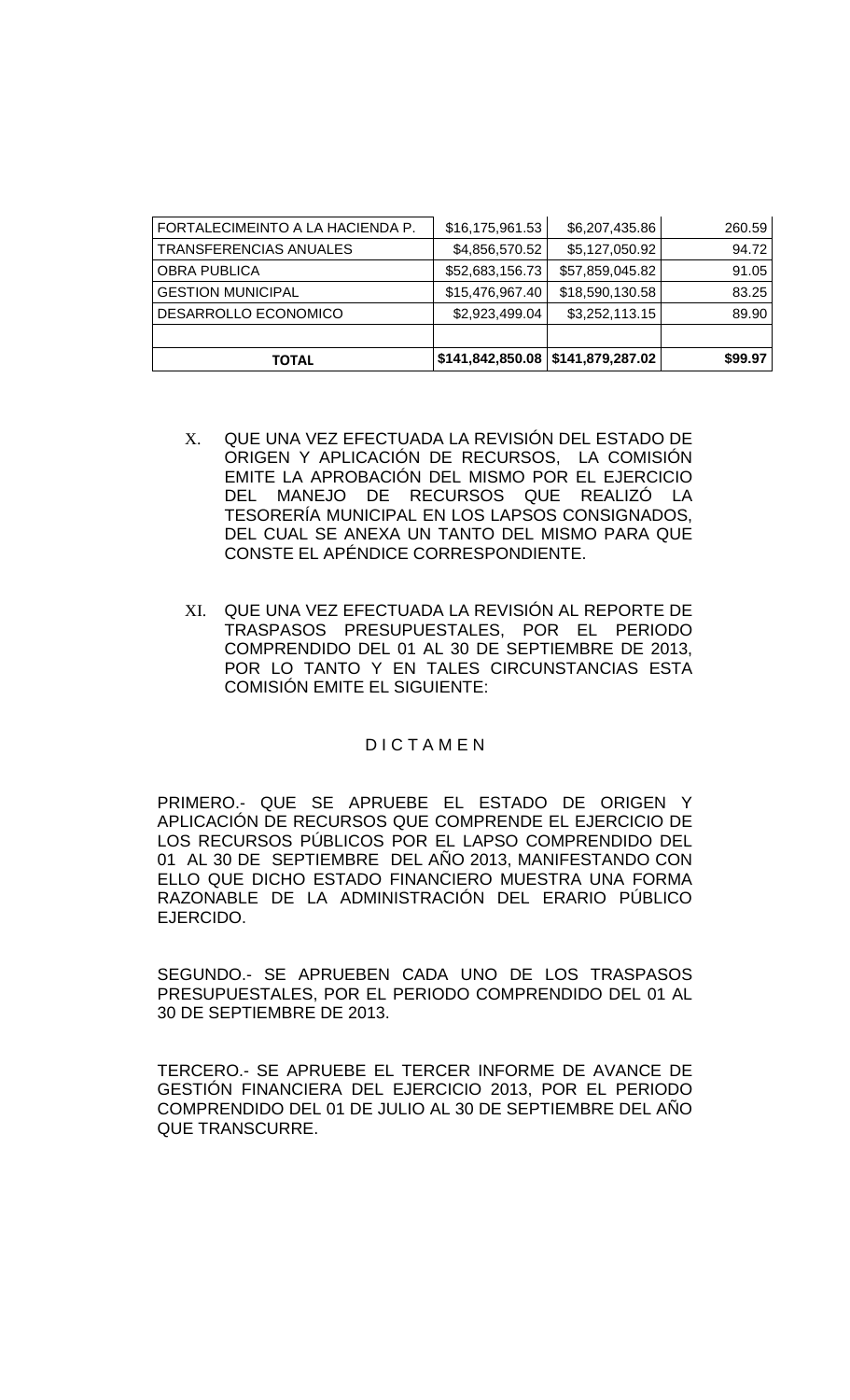CUARTO.- SE REMITA UNA COPIA A LA AUDITORIA SUPERIOR DEL ESTADO DE PUEBLA.- ATENTAMENTE.- TEHUACÁN, PUEBLA A 23 DE OCTUBRE DE 2013.- COMISION DE PATRIMONIO Y HACIENDA PÚBLICA MUNICIPAL.- GABRIELA BRINGAS DELGADO.- PRESIDENTA.- GRETA GARCIA SALAZAR.- MIEMBRO.- HUGO RUBEN BOLAÑOS CABRERA.- MIEMBRO.- FIRMAS ILEGIBLES".

HACE USO DE LA PALABRA LA REGIDORA ALMA ROSA GARCÍA VEGA Y SOLICITA SE LE HAGAN LLEGAR LOS ESTADOS DE ORIGEN POR LO MENOS 24 HORAS ANTES, YA QUE NO ENTIENDE BIEN, PORQUE NO SE PUEDE GRABAR TANTOS NÚMEROS.

SEÑOR PRESIDENTE MUNICIPAL, REGIDORES Y SINDICO MUNICIPAL, EN VOTACIÓN SE LES CONSULTA SI SE APRUEBA LA PROPUESTA PRESENTADA EN CUESTIÓN, LOS QUE ESTÉN POR LA AFIRMATIVA SÍRVANSE MANIFESTARLO LEVANTANDO LA MANO.

LOS REGIDORES ALMA ROSA GARCIA VEGA Y ENRIQUE BUSTOS FLOPRES, EMITE SU VOTO EN CONTRA, POR LO QUE EL C. JOSÉ ORLANDO CUALLO CINTA, LES PREGUNTA SI TIENE ALGUN ARGUMENTO AL RESPECTO, MANIFESTANDO QUE NO TIENEN ARGUMENTO.

HABIÉNDOSE ANALIZADO AMPLIAMENTE EL CONTENIDO DEL DICTAMEN DE REFERENCIA, POR MAYORÍA CON 11 VOTOS A FAVOR Y 2 VOTOS EN CONTRA POR PARTE DE LOS REGIDORES ALMA ROSA GARCIA VEGA Y ENRIQUE BUSTOS FLORES, INTEGRANTES DEL HONORABLE CABILDO, SE DETERMINA EL SIGUIENTE:

# **A C U E R D O**

**PRIMERO.-** SE APRUEBA EL ESTADO DE ORIGEN Y APLICACIÓN DE RECURSOS QUE COMPRENDE EL EJERCICIO DE LOS RECURSOS PÚBLICOS POR EL LAPSO COMPRENDIDO DEL 01 AL 30 DE SEPTIEMBRE DEL AÑO 2013, MANIFESTANDO CON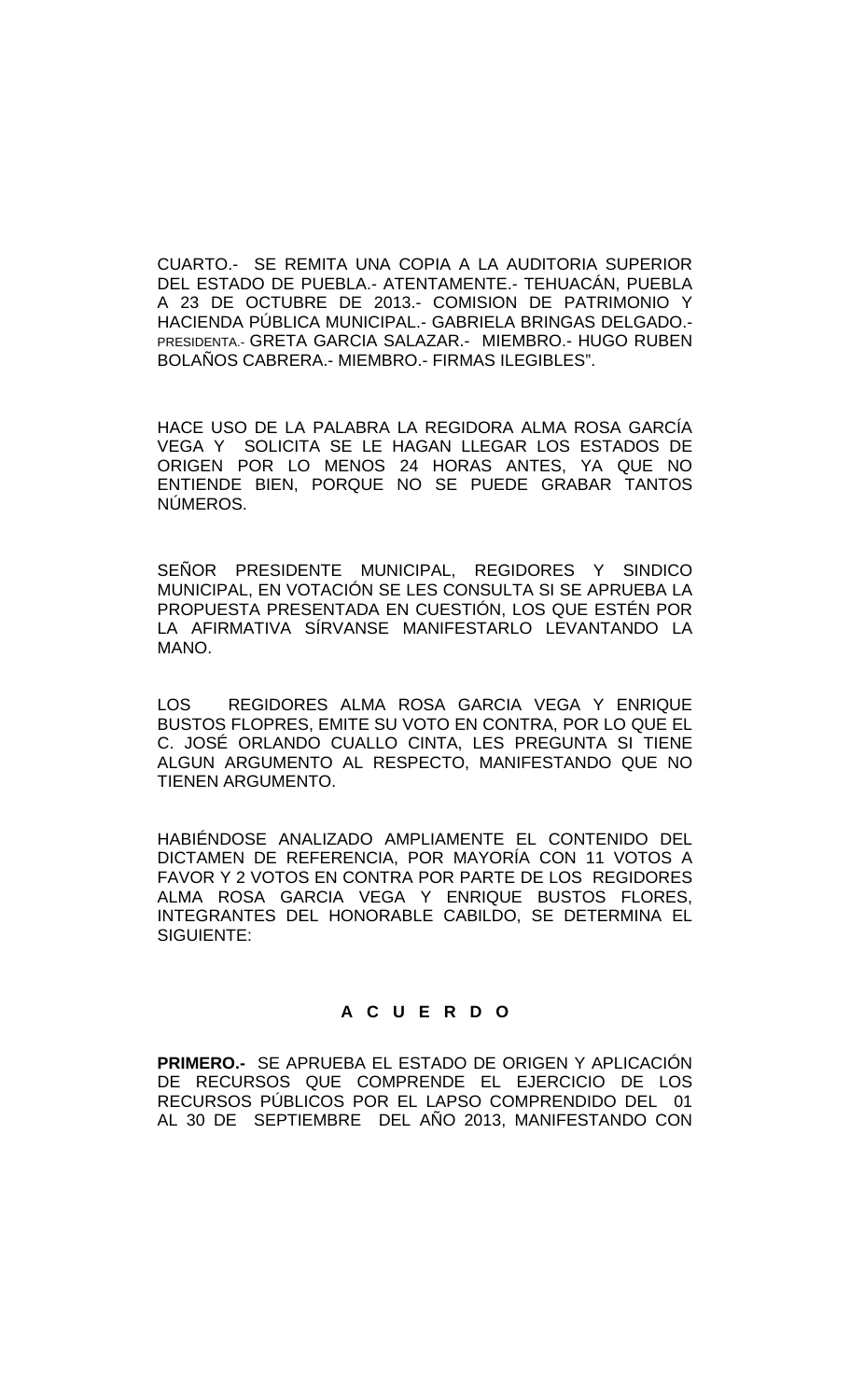ELLO QUE DICHO ESTADO FINANCIERO MUESTRA UNA FORMA RAZONABLE DE LA ADMINISTRACIÓN DEL ERARIO PÚBLICO EJERCIDO, MISMO QUE ARROJA LO SIGUIENTE:

|                                 |               | ESTADO DE ORIGEN Y APLICACIÓN DE RECURSOS DEL 01 AL 30 DE SEPTIEMBRE DE 2013 |               |
|---------------------------------|---------------|------------------------------------------------------------------------------|---------------|
| <b>ORIGEN DE RECURSOS</b>       |               | <b>APLICACIÓN DE RECURSOS</b>                                                |               |
| <b>IMPUESTOS</b>                | 1,332,300.22  | SERVICIOS PERSONALES<br>12,387,044.05                                        |               |
| <b>DERECHOS</b>                 | 1,793,975.15  | <b>MATERIALES Y SUMINISTROS</b>                                              | 6,074,735.50  |
| <b>PRODUCTOS</b>                | 388,797.50    | <b>SERVICIOS GENERALES</b>                                                   | 4,588,651.02  |
| <b>APROVECHAMIENTOS</b>         | 465,196.50    | SUBSIDIOS, TRANSFERENCIAS Y AYUDAS                                           | 4,738,295.35  |
| <b>PARTICIPACIONES</b>          | 15,063,992.59 | BIENES MUEBLES E INMUEBLES                                                   | 71,973.08     |
| INGRESOS EXTRAORDINARIOS        | 5,196,417.68  | <b>OBRA PUBLICA</b>                                                          | 16,312,944.39 |
| FONDO PARA LA INVERSION PUBLICA | 34,145,809.31 | DEUDA PUBLICA PASIVO CIRCULANTE Y OTROS                                      | 5,165,659.32  |
| TOTAL DE ORIGEN DE RECURSOS     | 58,386,488.95 | <b>TOTAL DE APLICACIÓN DE RECURSOS</b>                                       | 49,339,302.71 |
|                                 |               | REMANENTE DEL EJERCICIO                                                      | 9,047,186.24  |
|                                 |               | <b>SUMAS IGUALES</b>                                                         | 58,386,488.95 |

**SEGUNDO.-** SE APRUEBAN CADA UNO DE LOS TRASPASOS PRESUPUESTALES, POR EL PERIODO COMPRENDIDO DEL 01 AL 30 DE SEPTIEMBRE DE 2013, EL RESULTADO FINANCIERO OBTENIDO ES EL SIGUIENTE:

| Número       | <b>Nombre</b>                            | <b>Trasp. Recibidos</b> | <b>Trasp. Otorgados</b> |
|--------------|------------------------------------------|-------------------------|-------------------------|
| 100011001101 | REGIDORES Y SÍNDICO                      | 0.00                    | 18,593.15               |
| 100011001104 | SUELDOS AL PERSONAL DE CONFIANZA         | 1,351,615.65            | 3,539,103.45            |
| 100011001106 | SUELDOS AL PERSONAL DE BASE              | 242,304.92              | 56,302.00               |
| 100012001202 | SALARIOS AL PERSONAL EVENTUAL            | 348,748.56              | 44,432.00               |
| 100013001305 | PRIMAS DE VACACIONES Y DOMINICAL         | 11,662.00               | 6,532.76                |
| 100013001306 | <b>AGUINALDO</b>                         | 0.00                    | 7,359.41                |
| 100013001317 | LIQ. POR INDEM. Y POR SUELDOS Y SAL. CAÍ | 257,963.10              | 0.00                    |
| 100013001350 | <b>COMPENSACIONES EXTRAORDINARIAS</b>    | 182,645.76              | 145,736.68              |
| 100014001405 | CUOTAS PARA EL SEG. DE VIDA DEL PERSONAL | 0.00                    | 300.00                  |
| 100015001507 | <b>OTRAS PRESTACIONES</b>                | 31,951.69               | 13,581.20               |
| 200021002101 | MATERIALES Y ÚTILES DE OFICINA           | 51,962.33               | 15,452.78               |
| 200021002102 | MATERIAL DE LIMPIEZA                     | 20,934.81               | 15,311.95               |
| 200021002103 | MATERIAL DIDÁC. Y DE APOYO INFORMATIVO   | 0.00                    | 120.00                  |
| 200021002105 | MATERIALES Y ÚTILES DE IMPRESIÓN Y REPRO | 9,576.94                | 20,645.62               |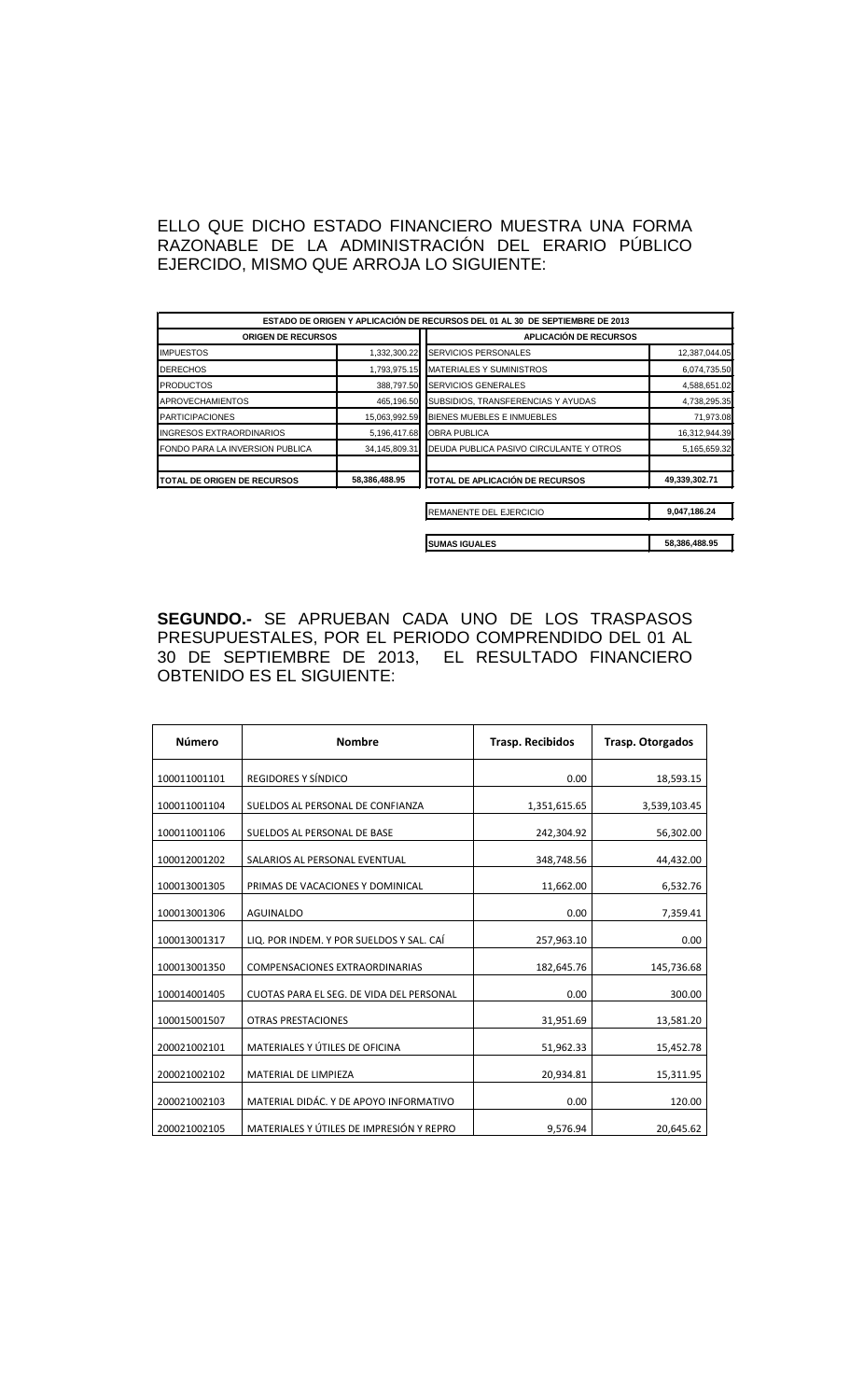| 200021002106 | MAT. Y ÚT. PARA EL PROC. EN EQ. Y B. INF | 23,325.38    | 162,717.36   |
|--------------|------------------------------------------|--------------|--------------|
| 200022002201 | ALIMENTACIÓN DE PERSONAS                 | 49,603.95    | 22,051.00    |
| 200022002203 | UTENSILIOS PARA EL SERVICIO DE ALIMENTAC | 0.00         | 458.00       |
| 200023002301 | <b>MATERIAS PRIMAS</b>                   | 13,257.47    | 0.00         |
| 200023002302 | REFACCIONES, ACCESORIOS Y HERRAMIENTAS   | 155,260.91   | 127,849.78   |
| 200025002503 | MEDICINAS Y PRODUCTOS FARMACÉUTICOS      | 18,631.17    | 0.00         |
| 200025002504 | MATERIALES, ACC. Y SUMINISTROS MÉDICOS   | 13,393.73    | 21,103.40    |
| 200026002601 | <b>COMBUSTIBLES</b>                      | 859,798.82   | 9,756.00     |
| 200027002701 | <b>VESTUARIO, UNIFORMES Y BLANCOS</b>    | 1,755,434.11 | 6,136.83     |
| 200028002802 | MATERIALES DE SEGURIDAD PÚBLICA          | 0.00         | 824,842.00   |
| 300031003101 | SERVICIO POSTAL                          | 21.52        | 0.00         |
| 300031003103 | SERVICIO TELEFÓNICO                      | 0.00         | 3,092.24     |
| 300031003104 | SERVICIO DE ENERGÍA ELÉCTRICA            | 3,685,415.50 | 5,358,699.37 |
| 300032003201 | ARRENDAMIENTO DE EDIFICIOS Y LOCALES     | 64,871.72    | 7,155.59     |
| 300032003202 | ARRENDAMIENTO DE TERRENOS                | 2,255.01     | 0.00         |
| 300032003204 | ARRENDAMIENTO DE EQUIPO Y BIENES INF.    | 72.00        | 0.00         |
| 300032003205 | ARRENDAMIENTO DE VEHÍCULOS               | 37,560.00    | 62,682.00    |
| 300032003206 | ARRENDAMIENTOS ESPECIALES                | 252,309.70   | 288,097.56   |
| 300033003301 | ASESORÍAS                                | 162,222.02   | 391,844.00   |
| 300033003302 | SERVICIOS DE INFORMÁTICA                 | 46,491.82    | 7,876.53     |
| 300034003402 | <b>FLETES Y MANIOBRAS</b>                | 638.00       | 600.00       |
| 300034003403 | SERVICIOS BANCARIOS Y FINANCIEROS        | 472,554.54   | 0.00         |
| 300034003407 | OTROS IMPUESTOS Y DERECHOS               | 806,649.39   | 374,147.56   |
| 300034003413 | SERVICIOS DE LIMPIA                      | 1,163,480.65 | 0.00         |
| 300035003501 | MANT. Y CONSERVACIÓN DE MOB. Y EQUIPO    | 394.40       | 5,749.97     |
| 300035003502 | MANT. Y CONSERV. DE BIENES INFORMÁTICOS  | 2,675.98     | 0.00         |
| 300035003503 | MANT. Y CONSERV. DE MAQUINARIA Y EQUIPO  | 13,108.00    | 330,300.00   |
| 300035003504 | MANTENIMIENTO Y CONSERVACIÓN DE INM.     | 0.00         | 7,294.89     |
| 300035003506 | DE EQUIPO Y APARATOS DE COMUNICACIÓN     | 0.00         | 1,392.00     |
| 300035003507 | SERV. DE LAVAN., LIMP., HIGIENE Y FUM.   | 1,594.13     | 1,594.13     |
| 300035003510 | DE EQUIPO DE TRANSPORTE                  | 33,909.61    | 153,262.50   |
| 300036003601 | GASTOS DE PROPAGANDA E IMAGEN INST.      | 237,034.98   | 160,674.17   |
| 300036003602 | <b>IMPRESIONES OFICIALES</b>             | 150,499.17   | 9,834.85     |
| 300037003701 | PASAJES NACIONALES                       | 4,892.05     | 1,494.00     |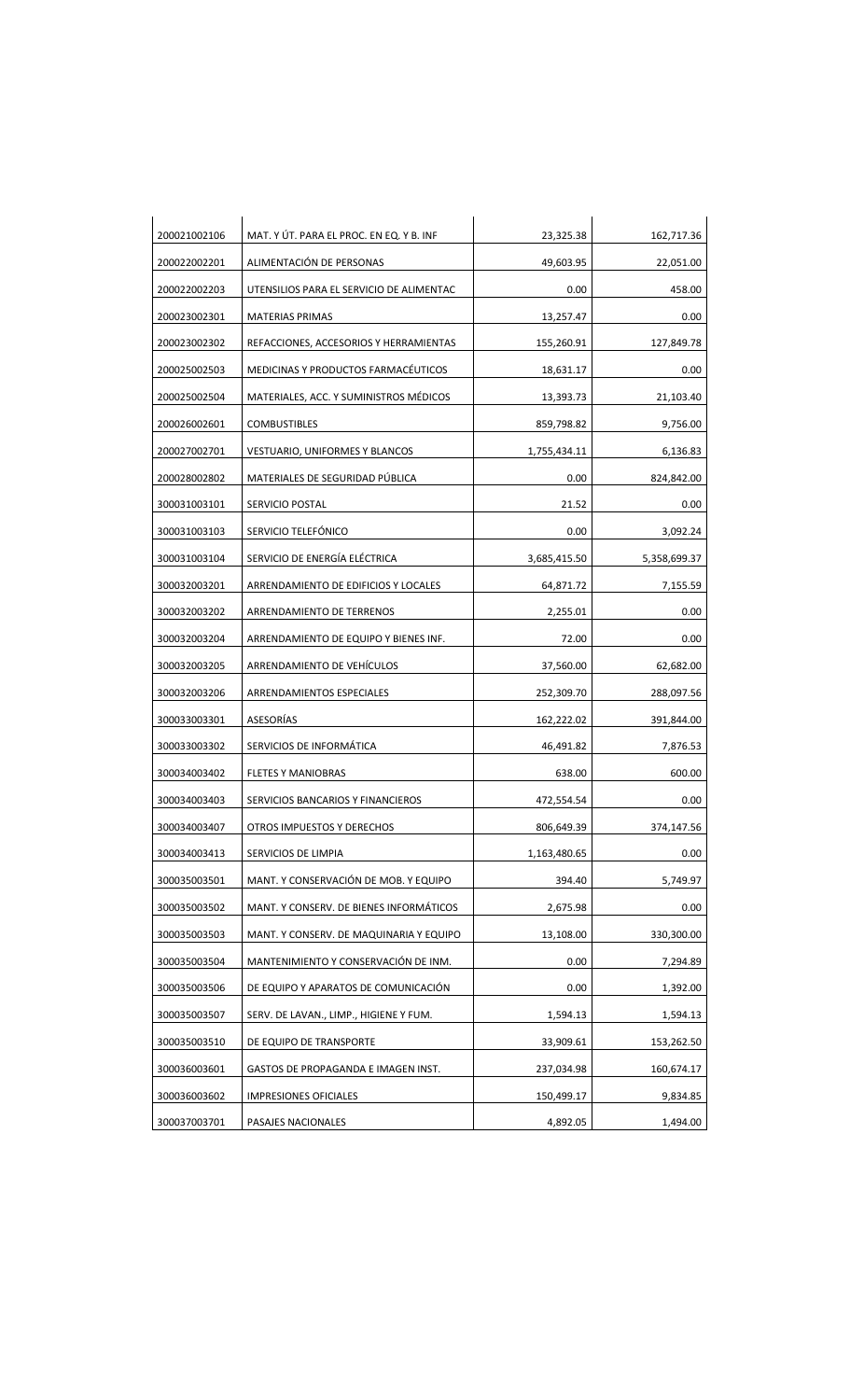| 300037003702 | <b>VIÁTICOS NACIONALES</b>               | 141,227.08    | 1,019.00      |
|--------------|------------------------------------------|---------------|---------------|
| 300037003704 | TRASLADO DE PERSONAS                     | 98,500.00     | 0.00          |
| 300038003802 | <b>GASTOS DE ORDEN SOCIAL</b>            | 99,300.00     | 561,480.00    |
| 400041004105 | AYUDAS CULTURALES Y SOCIALES             | 1,407,864.00  | 321,359.20    |
| 400041004108 | A INSTITUCIONES DE EDUCACIÓN             | 0.00          | 7,700.00      |
| 400041004151 | A LA SALUD PÚBLICA                       | 255.15        | 0.00          |
| 400041004155 | AL OOSELITE                              | 180,000.00    | 260,000.00    |
| 400042004201 | AYUDAS CULTURALES Y SOCIALES             | 267,390.53    | 0.00          |
| 400042004202 | A INSTITUCIONES DE EDUCACIÓN             | 110,415.40    | 0.00          |
| 400042004204 | AL DIF                                   | 520.00        | 520.00        |
| 400043004301 | A JUNTAS AUXILIARES                      | 99,082.64     | 99,656.14     |
| 400043004302 | A RANCHERÍAS                             | 3,806.40      | 3,806.40      |
| 500051005101 | <b>MOBILIARIO</b>                        | 33,640.00     | 0.00          |
| 500051005103 | EQUIPO EDUCACIONAL Y RECREATIVO          | 0.00          | 13,253.20     |
| 500052005206 | <b>BIENES INFORMÁTICOS</b>               | 6,449.00      | 27,426.20     |
| 500052005207 | MAQUINARIA Y EQUIPO DIVERSO              | 638.00        | 0.00          |
| 500053005301 | <b>VEHÍCULOS Y EQUIPO TERRESTRE</b>      | 0.00          | 1,191,415.17  |
| 600061006104 | URBANIZACIÓN                             | 1,732,885.90  | 1,764,902.31  |
| 600061006107 | INFRAESTRUCTURA EDUCATIVA                | 1,391,306.80  | 1,222,180.42  |
| 600061006115 | <b>EDIFICIOS PÚBLICOS</b>                | 126,789.62    | 126,789.62    |
| 600061006116 | ASISTENCIA SOCIAL Y SERV. COMUNITARIOS   | 2,526,980.98  | 1,407,600.46  |
| 600061006123 | PLAZAS, JARDINES Y MONUMENTOS            | 0.00          | 1,263,490.49  |
| 600061006137 | SEGURIDAD PÚBLICA MUNICIPAL              | 1,861,919.53  | 1,861,919.53  |
| 600061006138 | OBLIGACIONES FINANCIERAS DEUDA PÚBLICA   | 3,961.00      | 3,961.00      |
| 600061006148 | <b>OTRAS DEDUCCIONES</b>                 | 11,341.72     | 0.00          |
| 600061006152 | SITIOS HISTÓRICOS Y CULTURALES           | 148,916.40    | 5,121,019.01  |
| 900099009902 | ADEUDOS DE EJ. FISCALES ANTERIORES       | 0.00          | 472,554.54    |
| 900099009903 | DEV. DE ING. PERC. INDEB. EN EJ. FIS. AN | 5,166,317.78  | 0.00          |
|              |                                          |               |               |
| TOTAL:       |                                          | 27,956,229.42 | 27,956,229.42 |

**TERCERO.-** SE APRUEBA EL TERCER INFORME DE AVANCE DE GESTIÓN FINANCIERA DEL EJERCICIO 2013, POR EL PERIODO COMPRENDIDO DEL 01 DE JULIO AL 30 DE SEPTIEMBRE DEL AÑO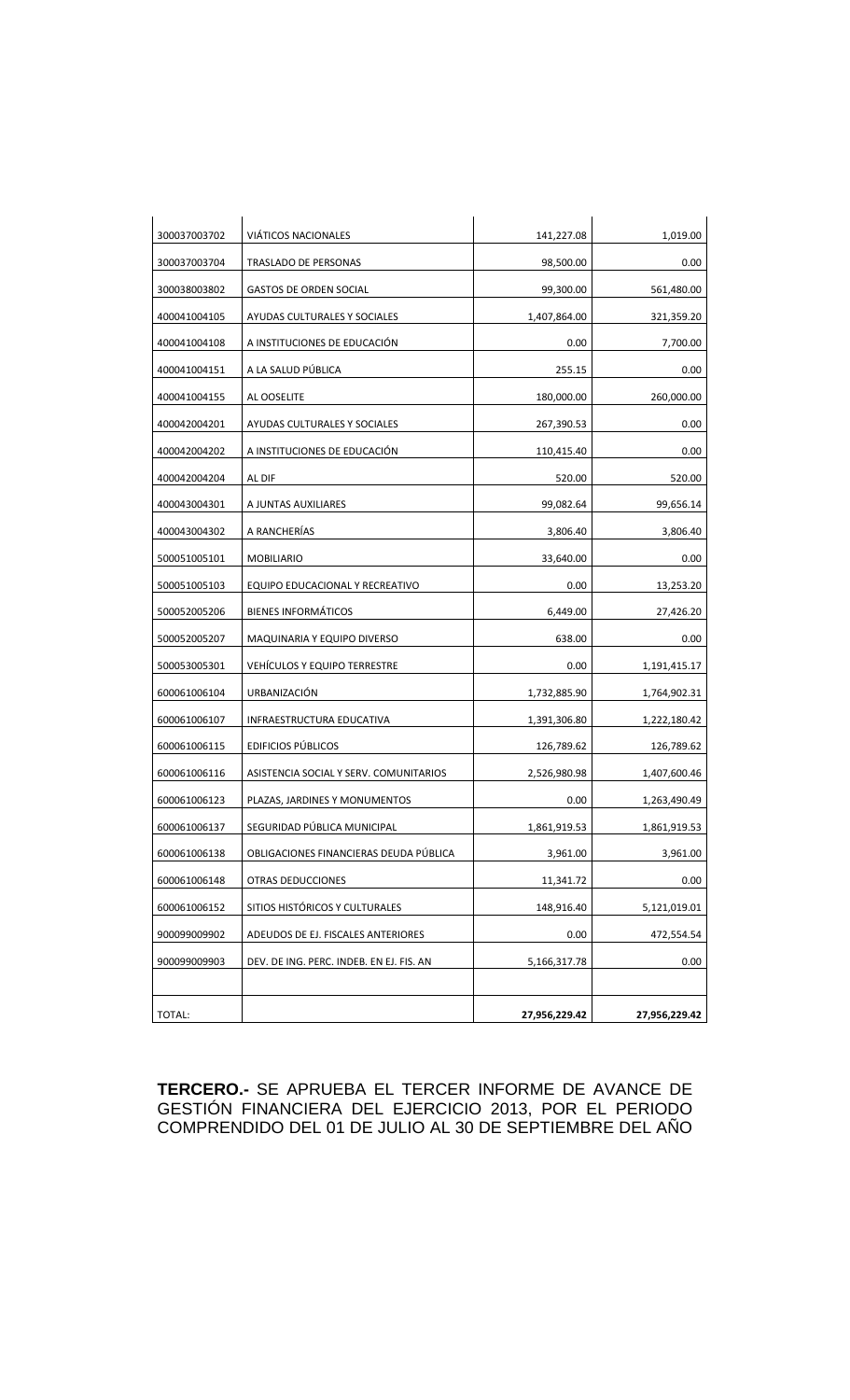## QUE TRANSCURRE, SE APERCIBE EL RESULTADO FINANCIERO OBTENIDO QUE ES EL SIGUIENTE:

| <b>CUENTA</b>                        | <b>ACUMULADO TRIMESTRAL</b> |                                         | %                                      |
|--------------------------------------|-----------------------------|-----------------------------------------|----------------------------------------|
| <b>NOMBRE</b>                        | <b>REAL</b>                 | <b>PRESUPUESTO</b><br><b>PROGRAMADO</b> | <b>EFICIENCIA</b><br><b>TRIMESTRAL</b> |
| <b>IMPUESTOS</b>                     | 4,234,604.86                | 8,289,693.45                            | 51.08                                  |
| <b>DERECHOS</b>                      | 6,258,562.29                | 11,276,057.05                           | 55.50                                  |
| <b>PRODUCTOS</b>                     | 1,696,203.00                | 1,702,153.74                            | 99.65                                  |
| <b>APROVECHAMIENTOS</b>              | 1,877,700.62                | 3,428,383.47                            | 54.77                                  |
| <b>PARTICIPACIONES</b>               | 48,314,469.24               | 41,696,150.87                           | 115.87                                 |
| <b>INGRESOS EXTRAORDINARIOS</b>      | 37,281,423.00               | 18,999,625.54                           | 196.22                                 |
| FONDO PARA LA INVERSION PUBLICA      | 70,385,351.34               | 56,487,222.90                           | 124.60                                 |
|                                      |                             |                                         |                                        |
| <b>TOTAL</b>                         | 170,048,314.35              | 141,879,287.02                          | 119.85                                 |
|                                      |                             |                                         |                                        |
| <b>SERVICIOS PERSONALES</b>          | 37,939,817.11               | 39,203,349.65                           | 96.78                                  |
| <b>MATERIALES Y SUMINISTROS</b>      | 13,276,711.65               | 8,836,754.94                            | 150.24                                 |
| <b>SERVICIOS GENERALES</b>           | 16,074,545.35               | 23,878,675.23                           | 67.32                                  |
| SUBSIDIOS, TRANSFERENCIAS Y AYUDAS   | 12,654,707.93               | 11,837,678.87                           | 106.90                                 |
| <b>BIENES MUEBLES E INMUEBLES</b>    | 285,016.94                  | 1,622,301.98                            | 17.57                                  |
| <b>INVERSION PUBLICA</b>             | 43,649,268.19               | 54,403,736.99                           | 80.23                                  |
| DEUDA PUB. PASIVO CIRCULANTE Y OTROS | 17,963,782.91               | 2,096,789.37                            | 856.73                                 |
|                                      |                             |                                         |                                        |
| <b>TOTAL</b>                         | 141,843,850.08              | 141,879,287.02                          | 99.98                                  |
|                                      |                             |                                         |                                        |
| <b>SECTOR SALUD</b>                  | \$4,232,504.26              | \$4,389,018.98                          | 96.43                                  |
| DESARROLLO URBANO                    | \$803,142.59                | \$947,502.64                            | 84.76                                  |
| <b>SERVICIOS MUNICIPALES</b>         | \$7,841,504.43              | \$12,650,840.72                         | 61.98                                  |
| <b>ECOLOGIA</b>                      | \$792,273.86                | \$715,135.30                            | 110.79                                 |
| <b>EDUCACION</b>                     | \$5,493,985.93              | \$7,274,924.96                          | 75.52                                  |
| <b>SEGURIDAD PUBLICA</b>             | \$30,563,283.79             | \$24,866,088.10                         | 122.91                                 |
| FORTALECIMEINTO A LA HACIENDA P.     | \$16,175,961.53             | \$6,207,435.86                          | 260.59                                 |

TRANSFERENCIAS ANUALES  $\begin{array}{|c|c|c|c|c|c|c|c|} \hline \text{ $$\$4,856,570.52$} & $\text{ $$\$5,127,050.92$} & \text{ $94.72$} \hline \end{array}$ OBRA PUBLICA  $|$ \$52,683,156.73 \$57,859,045.82 91.05 GESTION MUNICIPAL \$15,476,967.40 \$18,590,130.58 83.25 DESARROLLO ECONOMICO \$2,923,499.04 \$3,252,113.15 89.90

**TOTAL \$141,842,850.08 \$141,879,287.02 \$99.97**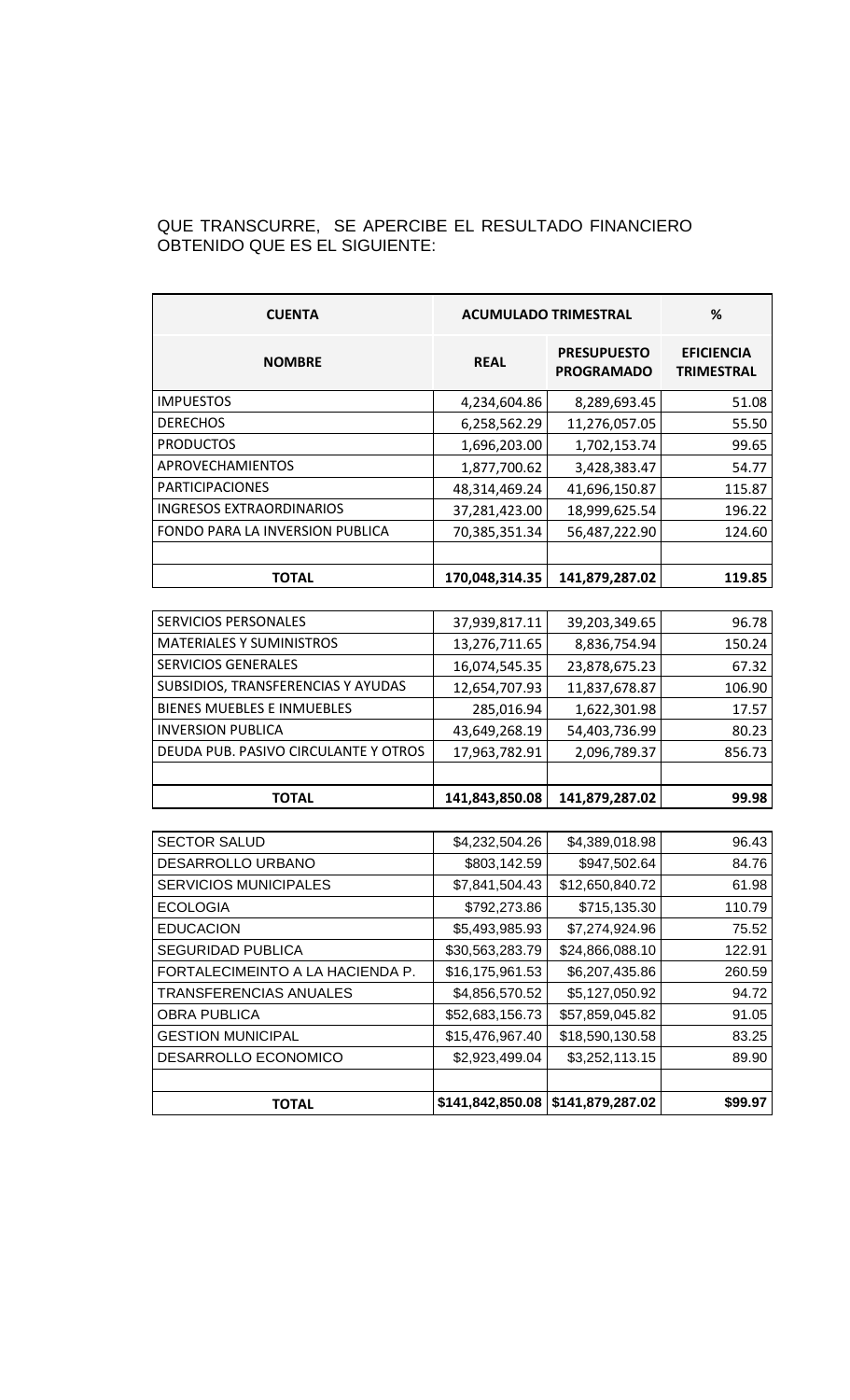**CUARTO.-** SE REMITA UNA COPIA A LA AUDITORIA SUPERIOR DEL ESTADO DE PUEBLA.

LO ANTERIOR CON FUNDAMENTO EN LOS DISPOSITIVOS LEGALES INVOCADOS EN EL DICTAMEN DE REFERENCIA.

NO HABIÉNDO ASUNTO QUE TRATAR SE DA POR TERMINADA LA PRESENTE SESIÓN DE CABILDO, SIENDO LAS NUEVE HORAS CON VEINTICINCO MINUTOS DEL DÍA VEINTITRES DE OCTUBRE DEL AÑO DOS MIL TRECE, PROCEDIENDOSE A LEVANTAR LA PRESENTE ACTA QUE FIRMAN LOS QUE EN ELLA INTERVINIERON.- DOY FE.----------------------------------------------------------

### **SECRETARIO DEL H. AYUNTAMIENTO**

**C. JOSÉ ORLANDO CUALLO CINTA.**

**C. ELISEO LEZAMA PRIETO \_\_\_\_\_\_\_\_\_\_\_\_\_\_\_\_\_\_\_\_\_\_**

**C. HUGO RUBEN BOLAÑOS CABRERA \_\_\_\_\_\_\_\_\_\_\_\_\_\_\_\_\_\_\_\_\_\_**

**C. GABRIELA BRINGAS DELGADO** 

**C. CARLOS ARENAS GUTIERREZ \_\_\_\_\_\_\_\_\_\_\_\_** 

**C. GRETA GARCIA SALAZAR \_\_\_\_\_\_\_\_\_\_\_\_\_\_\_\_\_\_\_\_\_\_**